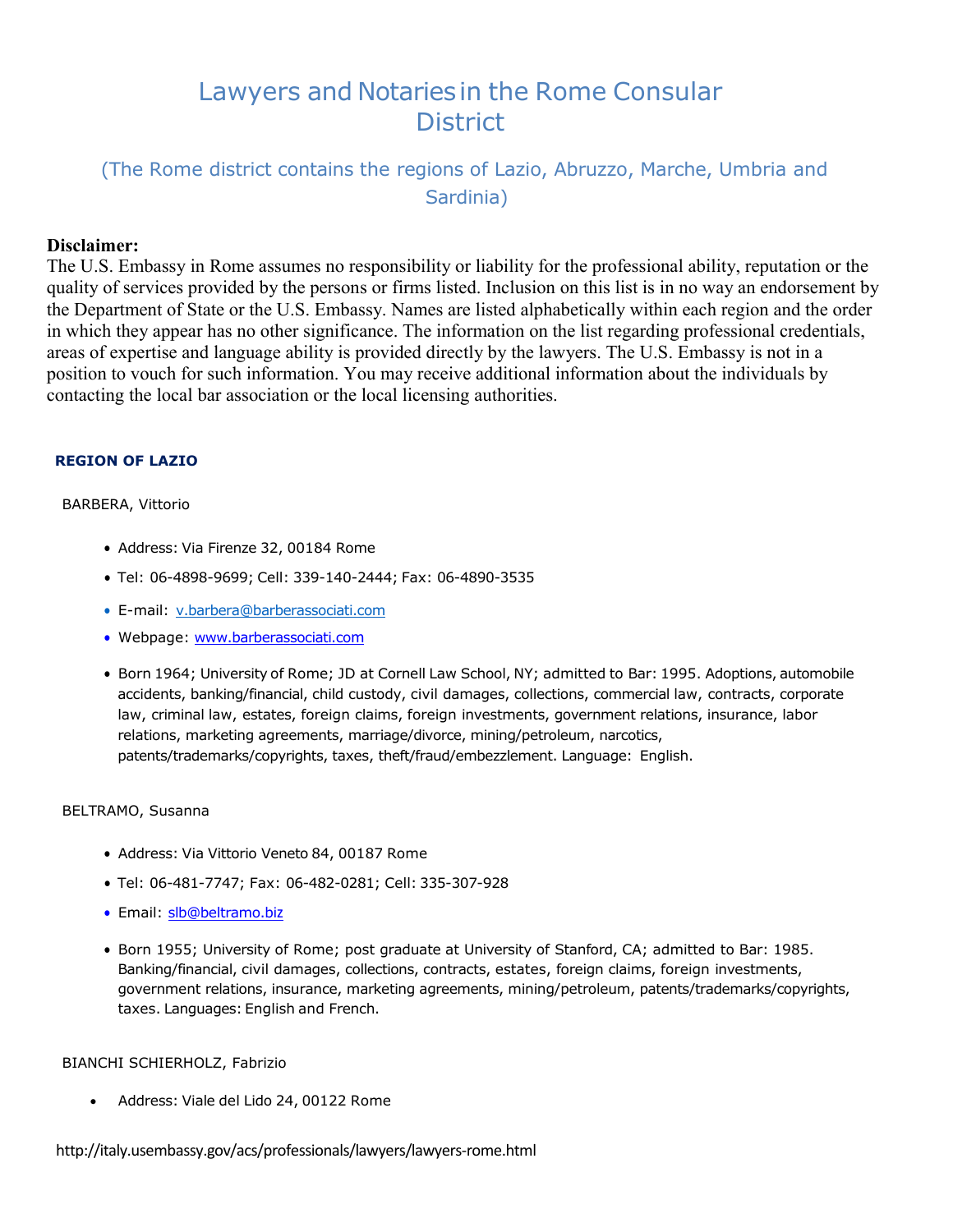- Tel: 06-562-7818; Fax:06-563-07749
- Email: [studio@bianchischeirholz.it](mailto:studio@bianchischeirholz.it)
- Webpage: [www.bianchischierholz.it](http://www.bianchischierholz.it/)
- Born 1967; University of Milan; admitted to Bar: 1998. Adoptions, auto accidents, banking/financial, child custody, civil damages, collections, contracts, estates, foreign claims, foreign investments, government relations, insurance, labor relation, marketing agreements, marriage/divorce, mining/petroleum, patent/trademarks/copyrights, taxes, theft/fraud/embezzlement. Languages: English, German, French, Spanish, Greek.

## BONTA, Alessandro

- Address: Piazza Del Popolo 18, 00187 Rome
- Tel: 06-9295-6025; Fax: 06-9926-8343
- E-mail: [info@avvocati.us](mailto:info@avvocati.us)
- Webpage: [www.avvocati.us](http://www.avvocati.us/)
- Born 1969; University of Genoa; admitted to Bar 1999; admitted to California Bar 2012; Adoptions, automobile accidents, banking/financial, child custody, civil damages, collections, contracts, criminal law, estates, foreign claims, foreign investments, government relations, insurance, labor relations, marketing agreements, marriage/divorce, mining/petroleum, narcotics, patents/trademarks/copyrights, taxes, theft/fraud/embezzlement. Languages: English, Spanish and Swedish.

#### BORTOLANI, Claudia

- Address: Via Bertoloni 55, 00197 Rome
- Tel: 06-8069-1479; Fax: 06-807-6644; Cell:349-622-1364
- Email: [c.bortolani@legalgrounds.e](mailto:c.bortolani@legalgrounds.eu)u
- Webpage: [www.legalgrounds.e](http://www.legalgrounds.eu/)u
- Born 1964; University of Bologna; admitted to Bar: 1993. Automobile accidents, banking/financial, civil damages, collections, contracts, corporate law, estates, foreign claims, foreign investments, insurance, labor relations, marketing agreements, patents/trademarks/copyrights. Languages: Englishand French.

#### CALABRESE, Marco

- Address: Via Domenico Chelini 20, 00197 Rome
- Tel: 06-807-5014; Fax: 06-807-5014; Cell: 328-911-2809
- Email: [avv.marcocalabrese@libero.i](mailto:avv.marcocalabrese@libero.it)t / [marcocalabrese@ordineavvocatiroma.org](mailto:marcocalabrese@ordineavvocatiroma.org)
- Webpage: www.[familylawitaly.com](http://www.familylawitaly.com/)
- Born 1958; University of Rome; admitted to Bar: 1986; Adoptions, automobile accidents, child custody, civil damages, collections, contracts, estates, foreign claims, Italian citizenship, labor relations, last will testament, marriage/divorce. Language: English.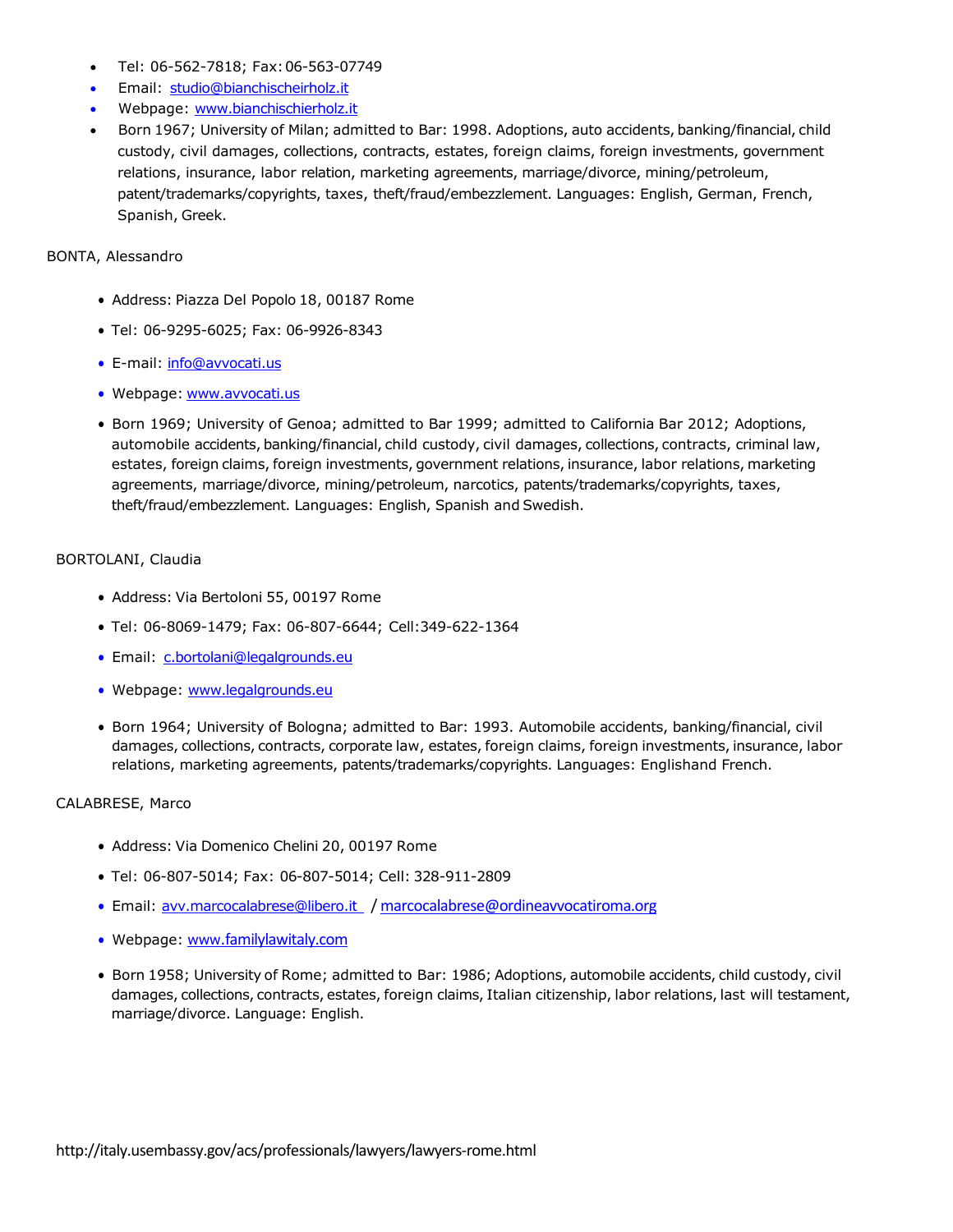#### CARPENTIERI, Francesca

- Address: via San Tommaso D'Aquino 119, 00136 Rome
- Tel: 06-4201-1327; Fax 06-4239-1003; Cell:333-219-1562
- Email: [francescatieri@yahoo.com](mailto:francescatieri@yahoo.com)
- Born 1969; admitted to Bar: 1998: Adoptions, auto accidents, child custody, civil damages, contracts, estates, insurance, labor relations, marriage/divorce, narcotics, tehft/fraud/embezzlement. Languages: English and French.

#### CHIALASTRI, Umberto

- Address: via Costantino Corvisieri 54, 00162Rome
- Te: 06-9480-3252; Fax 06-8745-9135; Cell: 338-863-7792; 993-806-0487
- Email: [umbero@avvocatochialastri.it;](mailto:umbero@avvocatochialastri.it) [avvocatochialastri@libero.it](mailto:avvocatochialastri@libero.it)
- Webpage: [www.avvocatochialastri.net](http://www.avvocatochialastri.net/)
- Born 1954; University of Rome; admitted to Bar: 1982; Adoptions, auto accidents, child custody, civil damages, collections, contracts, estates, foreign claims, government relations, marketing agreements, marriage/divorce, narcotics, patents/trademarks/copyright, theft/fraud/embezzlement. Languages: English and Spanish

#### CIAGLIA, Luca

- Address: Via Romagnosi, 1/B, 00196 Rome
- Tel: 06-3600-2788; Fax: 06-3600-2789
- E-mail: [lucaciaglia@studiolegalelacava.it](mailto:lucaciaglia@studiolegalelacava.it)
- Webpage: [www.studiolegalelacava.i](http://www.studiolegalelacava.it/)t
- Born 1970; University of Rome; admitted to Bar: 1998. Automobile accidents, civil damages, criminal law, narcotics, theft/fraud/embezzlement. Languages: English and French.

#### CONSALES, Paolo

- Address: Viale Castro Pretorio 122, 00185Rome
- Tel: 06-5702-82656; Fax: 06-5702-82739
- Email: [paolo.consales@studiopirola.com](mailto:paolo.consales@studiopirola.com)
- Webpage: [www.pirolapennutozei.it](http://www.pirolapennutozei.it/)
- Born 1977; university of Rome; admitted to Bar; 2004. Automobile accidents, banking/financial, civil damages, collections, contracts, estates, foreign claims, foreign investments, insurance, labor relations, marketing agreements, minig/petroleum, patents/trademarks/copyright. Language: English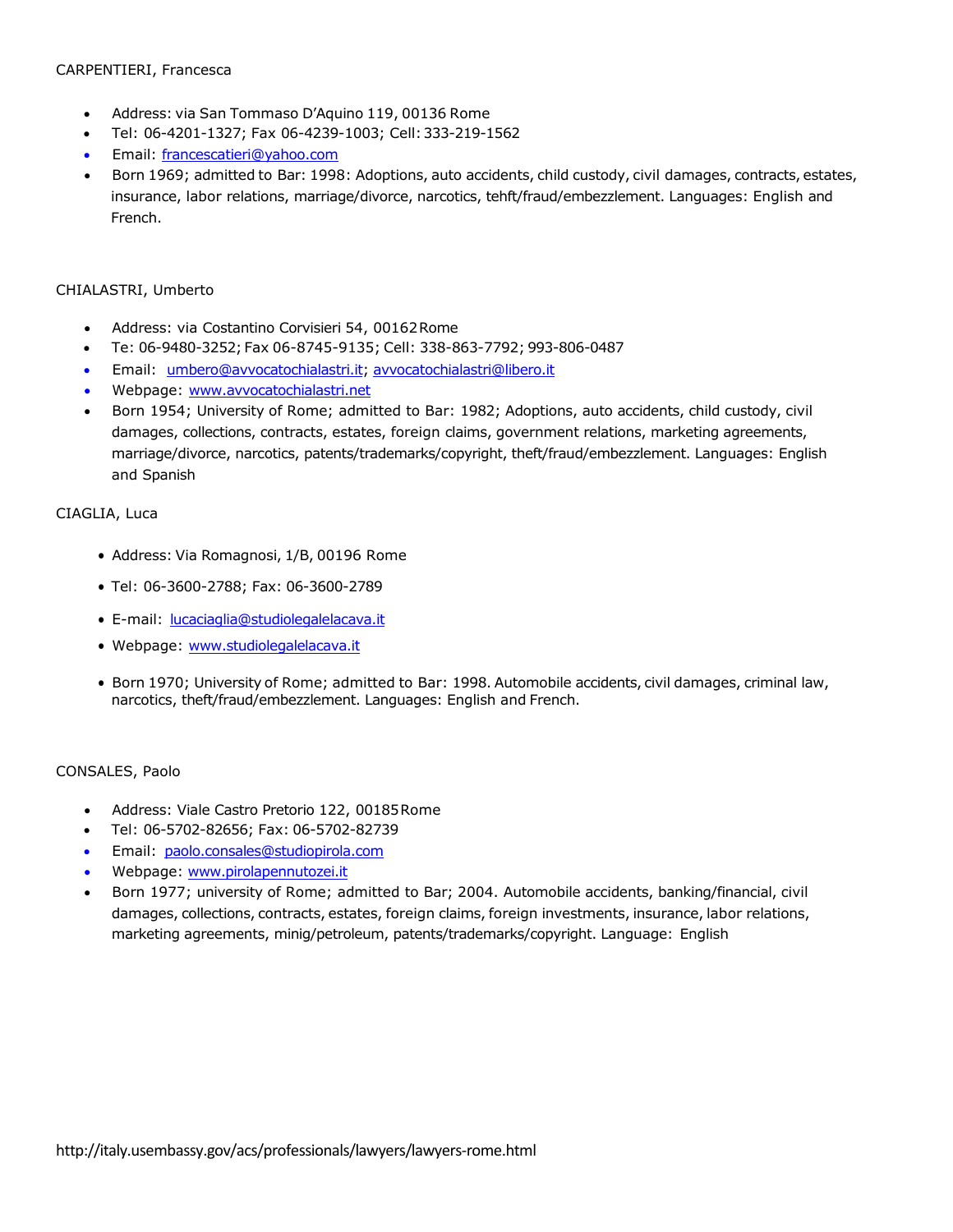- Address: Via Vittorio Bachelet 12, 00185 Rome
- Tel: 06-444-0821; Fax: 06-446-2165
- Email: [cdv@dallavedova.com](mailto:cdv@dallavedova.com)
- Webpage: [www.dallavedova.com](http://www.dallavedova.com/)
- Born 1932; University of Naples; JD at Wesleyan University, CT; admitted to Bar: 1959. Banking/financial, civil damages, collections, contracts, criminal law, estates, foreign claims, foreign investments, government relations, insurance, legal aid, marketing agreements, marriage/divorce, patents/trademarks/copyrights, taxes. Languages: English, French, German and Spanish.

#### D'AMICO, Claudia

- Address: Via della Pisana 13, 00163 Rome
- Tel: 06-6603-0297 / 06-9818-2070; Cell: 347-141-0731; Fax:06-4543-3347
- E-mail: [studiodamicoedamico@gmail.it](mailto:studiodamicoedamico@gmail.it)
- Webpage: [www.studiodamico.ne](http://www.studiodamico.net/)t
- Born 1968; University of Rome; admitted to Bar: 1998. Automobile accidents, child custody, civil damages, contracts, criminal law, estates, insurance, legal aid, marriage/divorce, narcotics, theft/fraud/embezzlement. Language: English.

#### D'ANDRIA, Gennaro

- Address: Piazza del Popolo 18, 00187 Rome
- Tel: 06-3671-2437; Fax: 06-3671-2534
- Email: [gdandria@dandria.com](mailto:gdandria@dandria.com)
- Webpage: [www.dandria.com](http://www.dandria.com/)
- Born 1973; admitted to Bar: 1999. Banking/financial, civil damages, collections, contracts, estates, foreign claims, foreign investments, government relations, insurance, marketing agreements, minig/petroleum, patents/trademarks/copyright. Languages: English and German.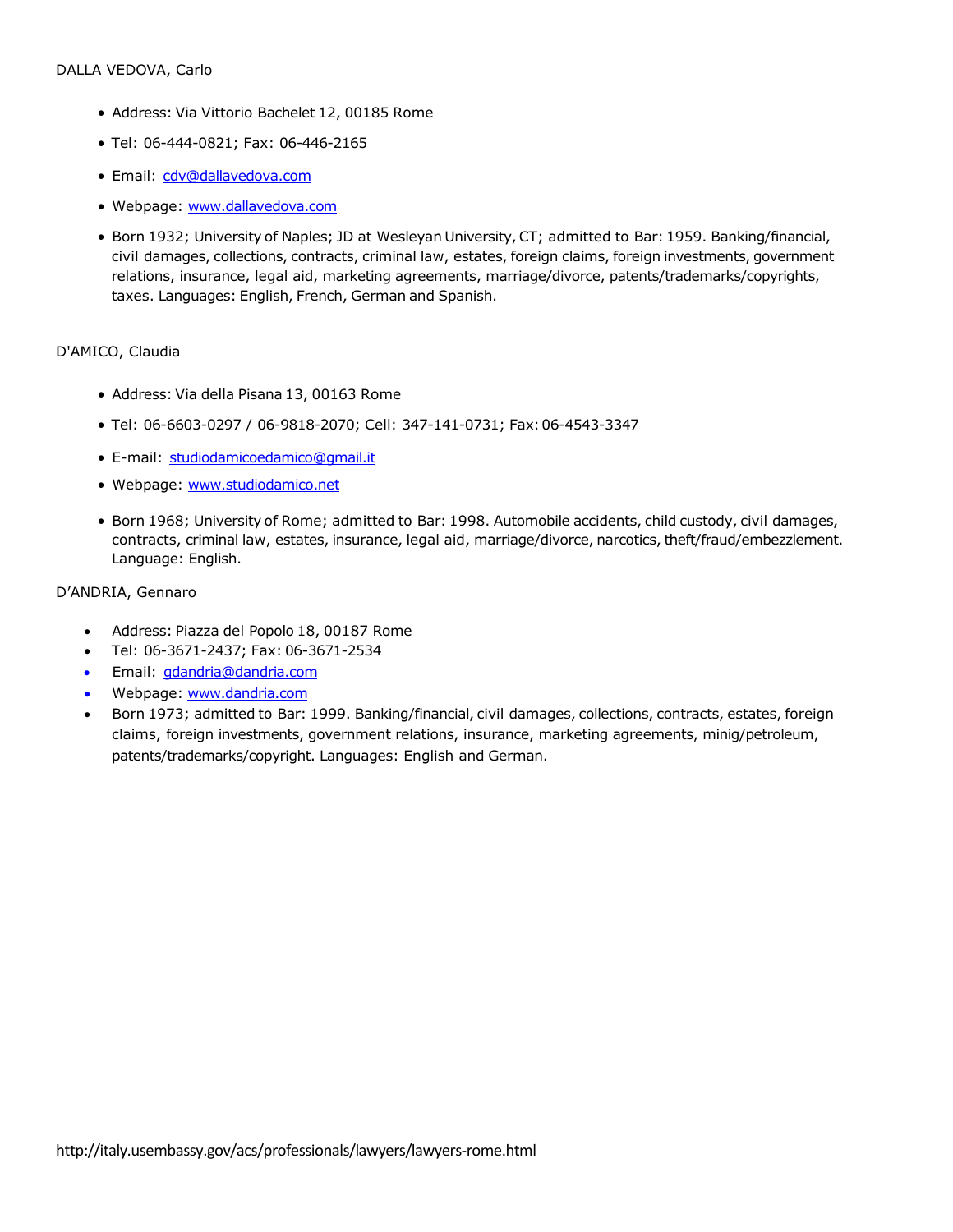- Address: Via Filippo Corridoni 19, 00196 Rome
- Tel: 06-321-0868; Cell: 347-801-3774 / 393-264-6012; Fax: 06-8778-0897
- E-mail: [studiolegaledevaleri@gmail.com](mailto:studiolegaledevaleri@gmail.com)
- Webpage: <http://studiolegaledevaleri.blogspot.it/>
- Born 1965; University of Rome; admitted to Bar: 1994; Adoptions, automobile accidents, banking/financial, child custody, civil damages, collections, company law, contracts, estates, foreign claims, health and safety at work, inheritance law, insurance, labor relations, litigation, marketing agreements, patents/trademarks/copyright, privacy law. Languages: English and Spanish.

#### FANFANI, Michelangelo

- Address: via Lazio 20c, 00187 Rome
- Tel: 06-4882-7789; Fax: 06-4882-7789; Cell:348-825-3095
- Email: [mfanfani@gmail.com](mailto:mfanfani@gmail.com)
- Born 1972; admitted to Bar: 2000. Adoptions, automobile accidents, child custody, civil damages, contracts, estates, foreign claims, insurance, labor relations, marriage/divorce, taxes, theft/fraud/embezzlement. Languages: English and Portoguese

#### FAVINO, Carlo Ludovico

- Address: via Cola di Rienzo 190, 00192 Rome
- Tel 06-687-4161; Fax: 06-687-4161, 06-321-4808; Cell: 388-321-4808
- Email: [carlo.favino@quipo.it](mailto:carlo.favino@quipo.it)
- Born1972: admitted to Bar: 2007. Automobile accidents, narcotics, patents/trademarks/copyright, theft/fraud/embezzlement. Languages: English and Spanish.

#### FAVINO, Luigi

- Address: via Cola di Rienzo 190, 00192 Rome
- Tel 06-687-4161; Fax: 06-687-4161, 06-321-4808; Cell: 388-321-4808
- Email: [carlo.favino@quipo.it](mailto:carlo.favino@quipo.it)
- Born 1938: admitted to Bar: 1965. Automobile accidents, narcotics, patents/trademarks/copyright, theft/fraud/embezzlement. Languages: English and Spanish.

#### FASULO, Sabrina

- Address: Via della Brianza 11, 00161 Rome
- Tel: 06-4423-2129; Fax: 06-4423-2129; Cell:347-449-1015
- Email: [safa22@tiscali.it](mailto:safa22@tiscali.it)
- Born 1960. Admitted to Bar: 1991. Adoption, child custodu, civil damages, collections, contracts, estates, marriage/divorce. Language: English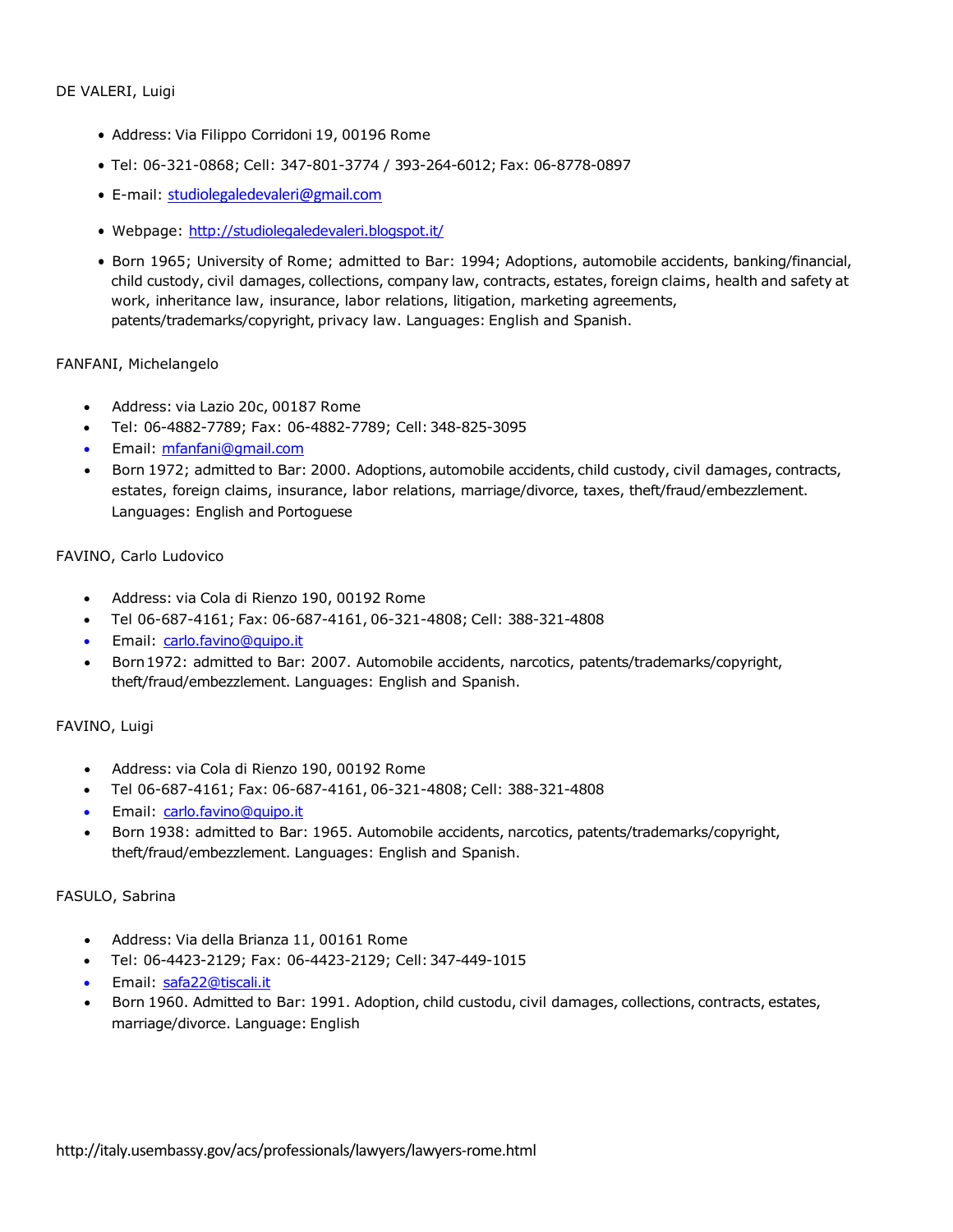#### FIAMMENGHI, Eva Adele Giuseppina

- Address: Via Quattro Fontane 31, 00184 Rome
- Tel: 06-4824-094; Fax: 06-474-6067;
- Email: [fiammenghi@mclink.it](mailto:fiammenghi@mclink.it)
- Webpage: [www.fiammenghi-fiammenghi.it](http://www.fiammenghi-fiammenghi.it/)
- Born 1967; Admitted to Bar: 1997. Patents/trademarks/copyrights. Languages: English and French.

#### FIORE, Mauro

- Address: Via XX Settembre 118, 00187 Rome
- Tel: 06-474-1747; Fax: 06-474-1747
- E-mail: [maurofiorefb@hotmail.co](mailto:maurofiorefb@hotmail.com)m
- Born 1948; University of Rome; admitted to Bar: 1974. Automobile accidents, child custody, civil damages, collections, contracts, estates, foreign claims, foreign investments, insurance, labor relations, marketing agreements, marriage/divorce, taxes. Languages: English and French.

#### FORLENZA, Franco

- Address: Via Virgilio 1L, 00193 Rome
- Tel: 06-6830-8495; Cell: 346-810-9399; Fax: 06-6830-8495
- E-mail: [studioforlenza.1@gmail.com](mailto:studioforlenza.1@gmail.com)
- Born 1958; University of Rome; admitted to Bar: 1996. Adoptions, automobile accidents, banking/financial, child custody, civil damages, collections, contracts, estates, foreign investments, government relations, insurance, internet laws, labor relations, marketing agreements, marriage/divorce, patents/trademarks/copyrights, taxes, Language: English (through owninterpreter).

#### GIUDICE, Daniel

- Address: Via Latina 18, 00179 Rome
- Tel: 06-7047-6877 / 06-7047-4051; Cell: 331-994-9415; Fax: 06-7047-4051
- E-mail: [info@studiociampa.i](mailto:info@studiociampa.it)t
- Webpage: [www.studiociampa.it](http://www.studiociampa.it/)
- Born in 1974; Luiss University of Rome; admitted to Bar: 2005. Civil damages, criminal law, narcotics, taxes, theft/fraud/embezzlement. Language: English.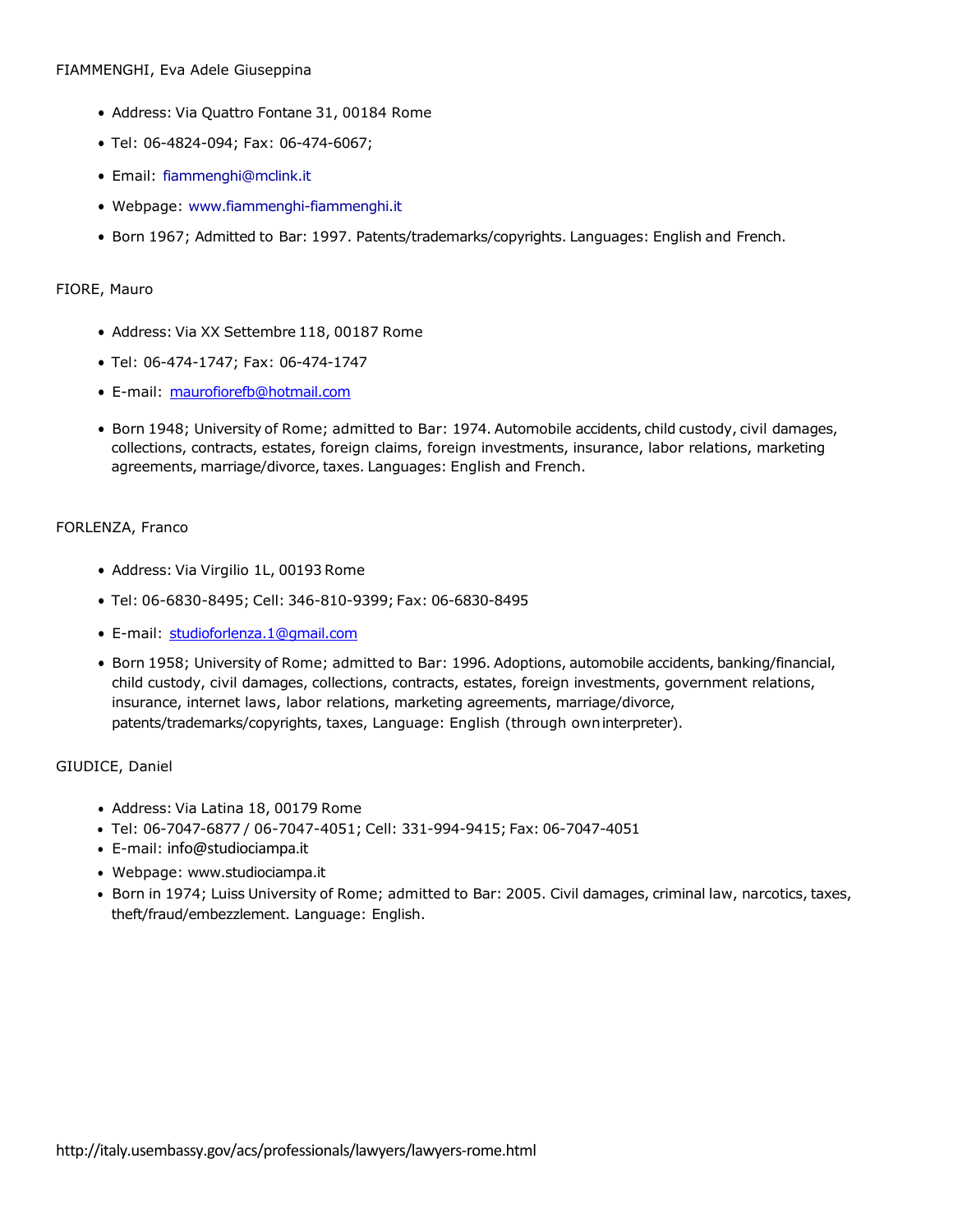#### HALL, Rodolfo

- Address: Via Giuseppe Tuccimei 1, 00197,Rome
- Tel: 06-8069-0037; Fax: 06-808-4884;
- Email: [r.hall@hdlegal.it](mailto:r.hall@hdlegal.it)
- Webpage: [www.hdteampartners.it](http://www.hdteampartners.it/)
- Born 1964; admitted to Bar: 1997. Auto accidents, civil damages, collections, contracts, estates, foreign claims, foreign investments, insurance, marketing agreements, marriage/divorce, patents/trademarks/copyrights. Languages: English

## LA ROCCA, Patrizia

- Address: Via Guidubaldo Del Monte 61, 00197 Rome
- Tel: 06-807-3233; Fax: 06-6808-8225; Cell: 335-768-5696
- E-mail: [patrizia.larocca@amatoeassociati.it](mailto:patrizia.larocca@amatoeassociati.it)
- Webpage : <http://www.amatoeassociati.it/index.htm>
- Born 1968; University of Rome; admitted to Bar: 1997. Banking/financial, civil damages, collections, contracts, estates. Languages: English and French.

## LAI, Camilla

- Address: via F.Scarpellini 30, 0197,Rome
- Tel: 06-2111-6302; Fax: 06 2332-30997
- E-mail: [avvocato@camillalai.com](mailto:avvocato@camillalai.com)
- Webpage: [www.camillalai.com](http://www.camillalai.com/)
- Born 1975; University of Rome; admitted to Bar:2010; admitted to Spanish Bar: 2010. Adoptions, auto accidents, banking/financial, child custody, civil damages, collections, contracts, estates, foreign claims, foreign investments, government relations, insurance, labor relations, marketing agreements, marriage/divorce, mining/petroleum, narcotics, patents/trademarks/copyright, taxes, theft/fraud/embezzlement.

#### MACCALLINI, Carlo

- Address in Rome: Lungo Tevere Flaminio 76, 00192 Rome
- Address in Avezzano (L'Aquila): Via Veneto 60, 67051 Avezzano (L'Aquila)
- Tel. in Rome: 06-8620-7702; Fax in Rome: 06-8639-8042
- Tel. in Avezzano (L'Aquila): 086-341-3968; Fax Avezzano (L'Aquila): Fax: 086-326-915.
- Email: [info@studiomaccallini.it](mailto:info@studiomaccallini.it)
- Webpage: [www.studiomaccallini.it](http://www.studiomaccallini.it/)
- Born 1952; University of Rome; admitted to Bar: 1980. Automobile accidents, banking/financial, civil damages, collections, contracts, estates, foreign claims, foreign investments, insurance, marketing agreements, patents/trademarks/copyrights. Language: English.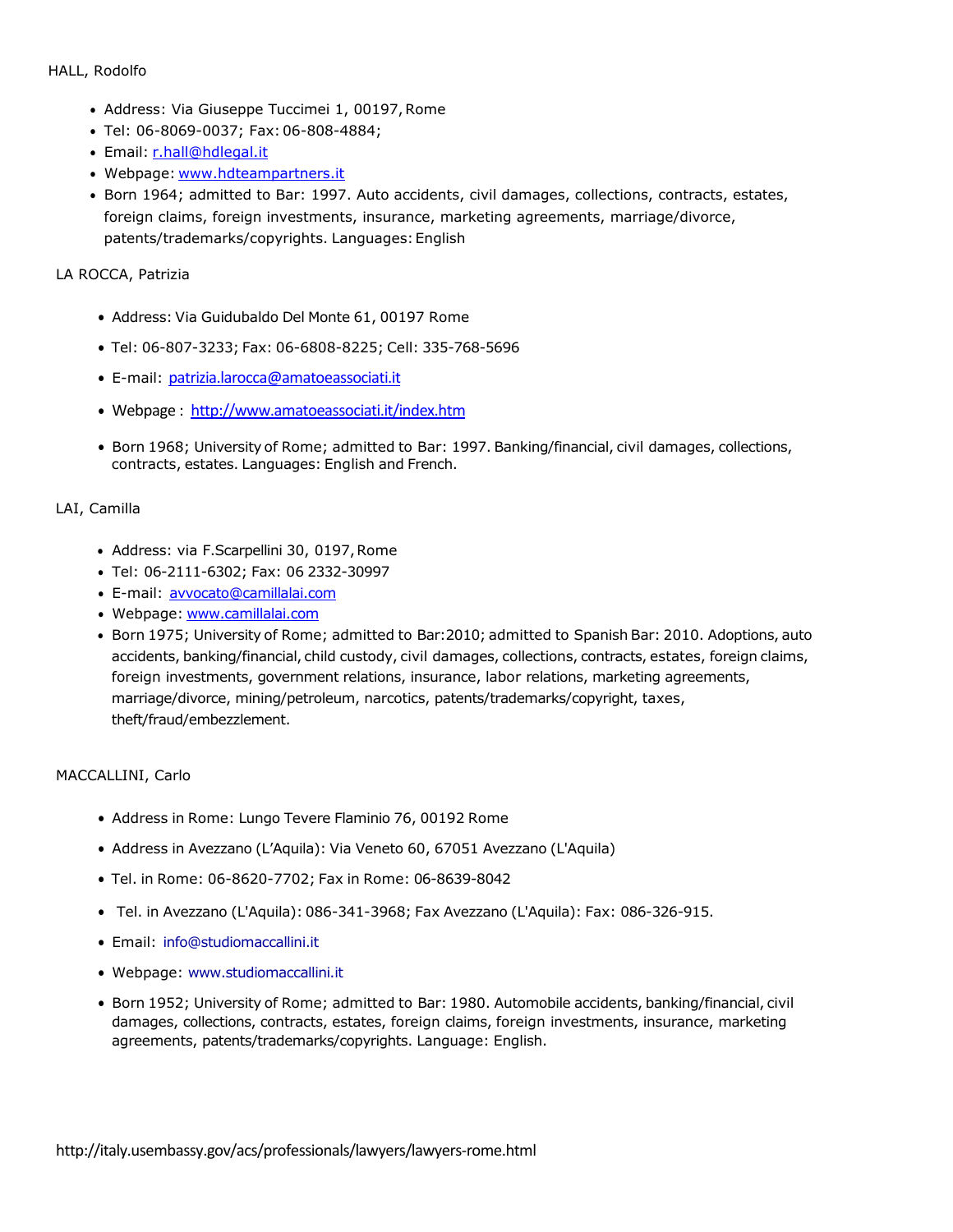- Address: via Bruno Buozzi 109, 00197 Rome
- Tel: 06-9435-8503 / 06-9357-9120; Fax: 06-8928-0275; Cell:329-815-5825
- E-mail: [Gerardo.macrini@maclaw.it](mailto:Gerardo.macrini@maclaw.it)
- Webpage : [www.maclaw.it](http://www.maclaw.it/)
- Born 1974; University of Rome; admitted to Bar: 2002. Adoptions, automobile accidents, banking/financial, child custody, civil damages, collections, contracts, criminal law, estates, foreign claims, foreign investments, government relations, insurance, labor relations, legal aid, marketing agreements, marriage/divorce, mining/petroleum, narcotics, patents/trademarks/copyright, taxes, theft/fraud/embezzlement. Language: English.

#### MANFREDONIA, Pierluigi

- Address: via Archimede 175, 00197 Rome
- Tel: Cell: 335-628-9703
- E-mail: [pierluigimanfredonia@tiscali.it](mailto:pierluigimanfredonia@tiscali.it)
- Born 1937; University of Rome; admitted to Bar: 1964. Automobile accidents, criminal law, legal aid, mining petroleum, patents/trademarks/copyrights, theft/fraud/embezzlement. Languages: English and Portuguese.

#### MANNAERTS, Angela

- Address: Piazza dell'Orologio 7, 00186 Rome
- Tel: 06-4201-1868; Fax: 06-4239-2103
- Email: [angela.mannaerts@pmtlex.com](mailto:angela.mannaerts@pmtlex.com)
- Webpage: [www.pmtlex.com](http://www.pmtlex.com/)
- Born 1963; University of Amsterdam; admitted to Bar: 2002. Banking/financial, child custody, civil damages, collections, contracts, estates, foreign claims, foreign investments, government relations, labor relations, marketing agreements, marriage/divorce, narcotics, theft/fraud/embezzlement. Languages: English, Dutch, French and German.

#### MARCHIAFAVA, Giovanni

- Address: Via Cesare Beccaria84, 00196 Rome
- Tel: 06-3211-1350 / 06-321-9935; Cell: 333-575-1066; Fax:06-321-9935
- E-mail: [info@marchiafava.i](mailto:info@marchiafava.it)t
- Webpage: [www.marchiafava.i](http://www.marchiafava.it/)t
- Born 1970; University of Rome; LL.M at the University of Southampton, UK; admitted to Bar: 2004. Automobile accidents, aviation/air law, banking/financial, civil damages, collections, contracts, estates, foreign claims, government relations, insurance, labor relations, legal aid, marine insurance law, maritime law, marriage/divorce, patents/trademarks/copyrights, transportation law. Languages: English and French.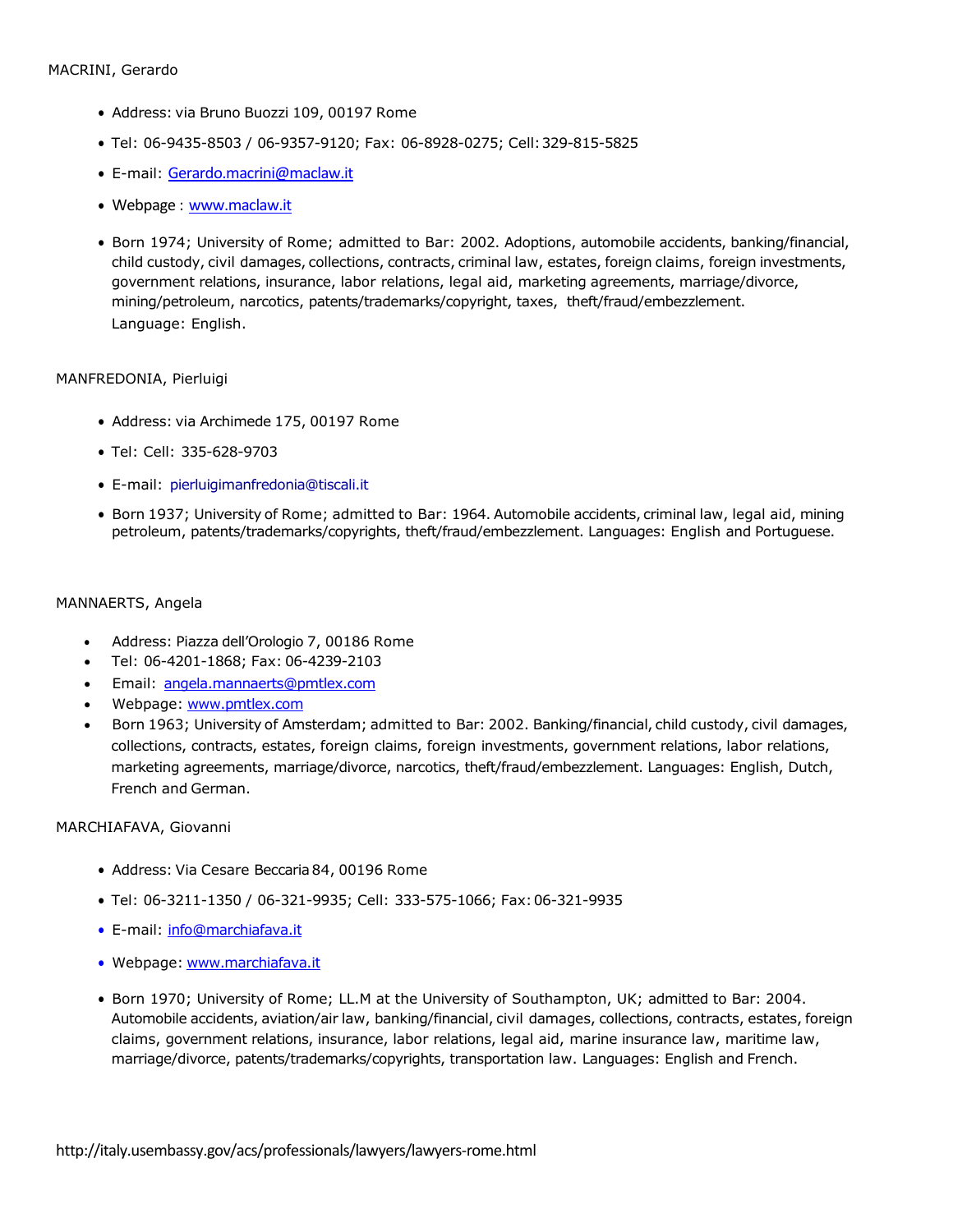- Address: Via Mario Fani 106, 00135 Roma
- Tel: 06-305-3110; Cell: 349-758-0022; Fax: 06-305-3042
- Email: [avv.luca.mazza@legalconsultancy.i](mailto:avv.luca.mazza@legalconsultancy.it)t
- Webpage: [www.legalconsultancy.i](http://www.legalconsultancy.it/)t
- Born 1974; University of Rome; admitted to Bar: 2008. Adoptions, automobile accidents, air law, banking/financial, civil damages, collections, contracts, estates, foreign claims, insurance, marketing agreements, patents/trademarks/copyright, theft/fraud/embezzlement. Language: English.

#### MONACO SORGE, Marco

- Address: Via Principessa Clotilde 7, 00196 Rome
- Tel: 06-362-271; Fax: 06-323-5161
- E-mail: [mmonacosorge@tonucci.i](mailto:mmonacosorge@tonucci.it)t/ [marcomonacosorge@ordineavvocatiroma.org](mailto:marcomonacosorge@ordineavvocatiroma.org)
- Born 1976; University of Rome; admitted to Bar: 2003. Banking/financial, civil arbitration, civil damages, civil litigation, collections, corporate law, contracts, estates, foreign claims, foreign investments, government relations, insurance, marketing agreements. Language: English.

## NUNÉ, Fabrizio

- Address: Lungotevere Flaminio 34, 00196 Rome
- Tel: 06-3265-2884; Fax: 06-322-5060
- E-mail: [fnunr@tiscali.it](mailto:fnunr@tiscali.it)
- Born 1968; University of Rome; admitted to Bar: 1996. Automobile accidents, aviation law, civil damages, collections, contracts, estates, foreign claims, insurance, labor relations, maritime law. Language: English.

#### PADOVA, Roberto

- Address: Viale Castro Pretorio 122, 00185Rome
- Tel: 06-5702-82651; Fax: 06-5702-82739
- E-mail: [roberto.padova@studiopirola.com](mailto:roberto.padova@studiopirola.com)
- Born 1956; University of Rome; admitted to Bar: 1985. Automobile accidents, banking/financial, civil damages, contracts, estates, foreign claims, foreign investments, marketing agreements, mining/petroleum. Language: English.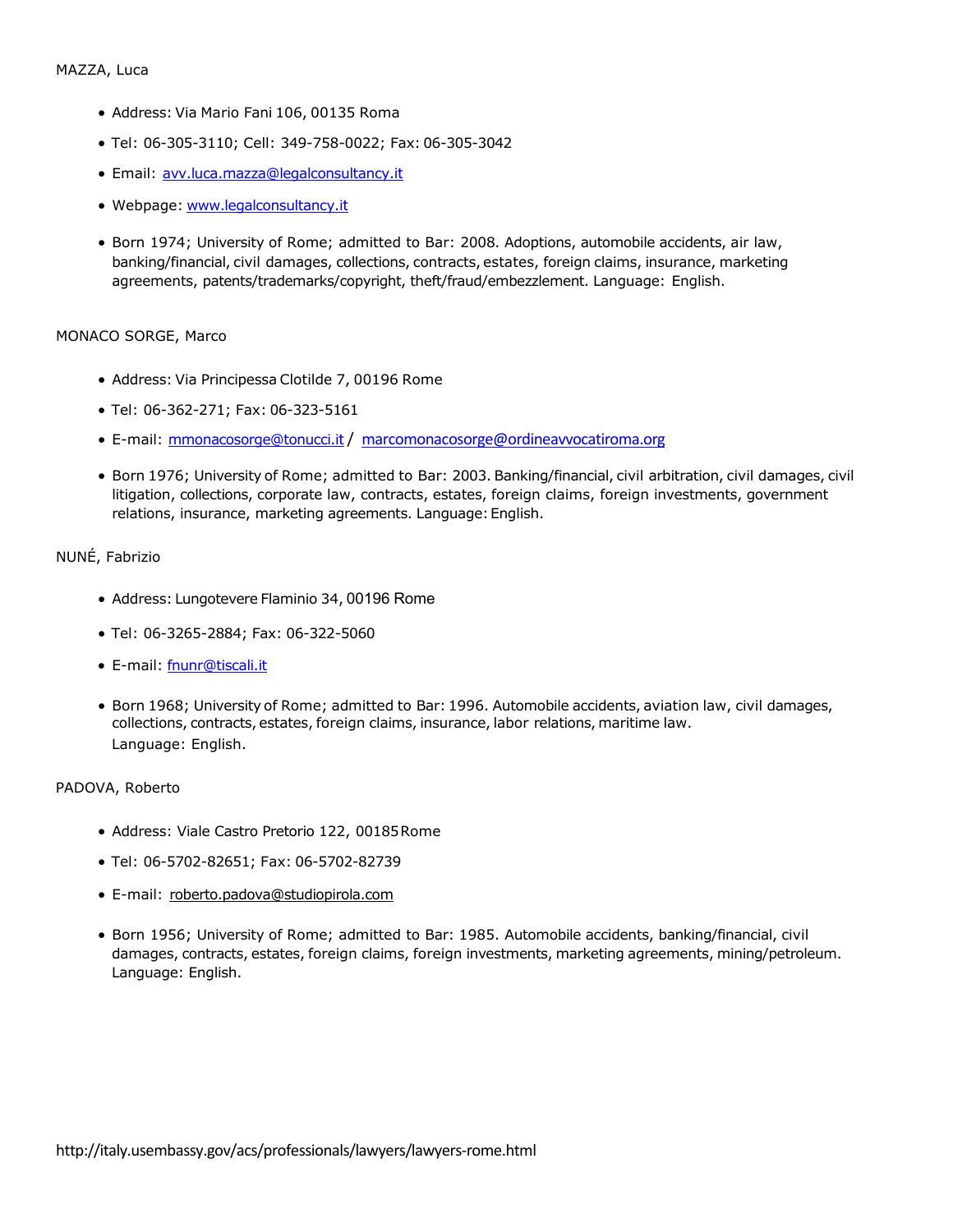- Address: Piazza Capranica 78, 00186 Rome
- Tel: 06-6919-0603; Fax: 06-6979-9465
- E-mail: [studiolegale.avvmichelapassaro@gmail.com](mailto:studiolegale.avvmichelapassaro@gmail.com)
- Born 1975; University of Rome; admitted to Bar: 2003. Automobile accidents, civil damages, contracts, corporate law, criminal law, estates, insurance, labor relations, marketing agreements, marriage/divorce, narcotics, patents/trademarks/copyrights, sexual assault, theft/fraud/embezzlement. Language: English.

#### PENNISI, Fabio

- Address: Via Flaminia 259, 00196, Rome
- Tel: 06-3265-1215; Fax: 06-320-2455
- E-mail: [fpennisi@pennisi.it](mailto:fpennisi@pennisi.it)
- Born 1973; admitted to Bar: 2004. Adoptions, banking/financial, child custody, civil damages, collections,contracts, estates, foreign claims, insurance,marketing agreements, marriage/divorce, patents/trademarks/copyrights, computer crimes, sports law.

#### PICCIONI, Daniela

- Address: Via Andrea Doria 64 scala G, 00192 Rome
- Tel: 06-3973-6280 / 06-3973-6233; Cell: 335-689-0024; Fax:06-3974-4374;
- E-mail: [avvdanielapiccioni@gmail.com](mailto:avvdanielapiccioni@gmail.com)
- Born 1962; University of Rome; admitted to Bar: 1990. Adoptions, automobile accidents, child custody, civil damages, contracts, criminal law, estates, extradition, insurance, labor relations, legal aid, marriage/divorce, narcotics, sexual assault, theft/fraud/embezzlement Languages: English andSpanish.

#### PIROZZI, Roberto

• Address: Viale Giulio Cesare 21, 00192 Rome

Via Largan 7, Milan

- Tel: 06-3671-2437; Cell: 333-914-3794; Fax: 06-3671-2400;
- E-mail: [mrobertopirozzi13@hotmail.com](mailto:mrobertopirozzi13@hotmail.com)
- Webpage: [http://www.3dlegal.it/people/roberto-pirozzi//](http://www.3dlegal.it/people/roberto-pirozzi/)
- Born 1977; Lumsa, University of Rome; LL.M Pace University School of Law, New York; admitted to Italian Bar: 2008; admitted to New York Bar: 2011. Banking/financial, civil damages, collections, commercial litigation, contracts, estates, foreign claims, foreign investments, government relations, international commercial arbitration, labor relations, legal aid, marketing agreements, mining/petroleum, patents/trademarks/copyrights, taxes, theft/fraud/embezzlement. Languages: English and Spanish.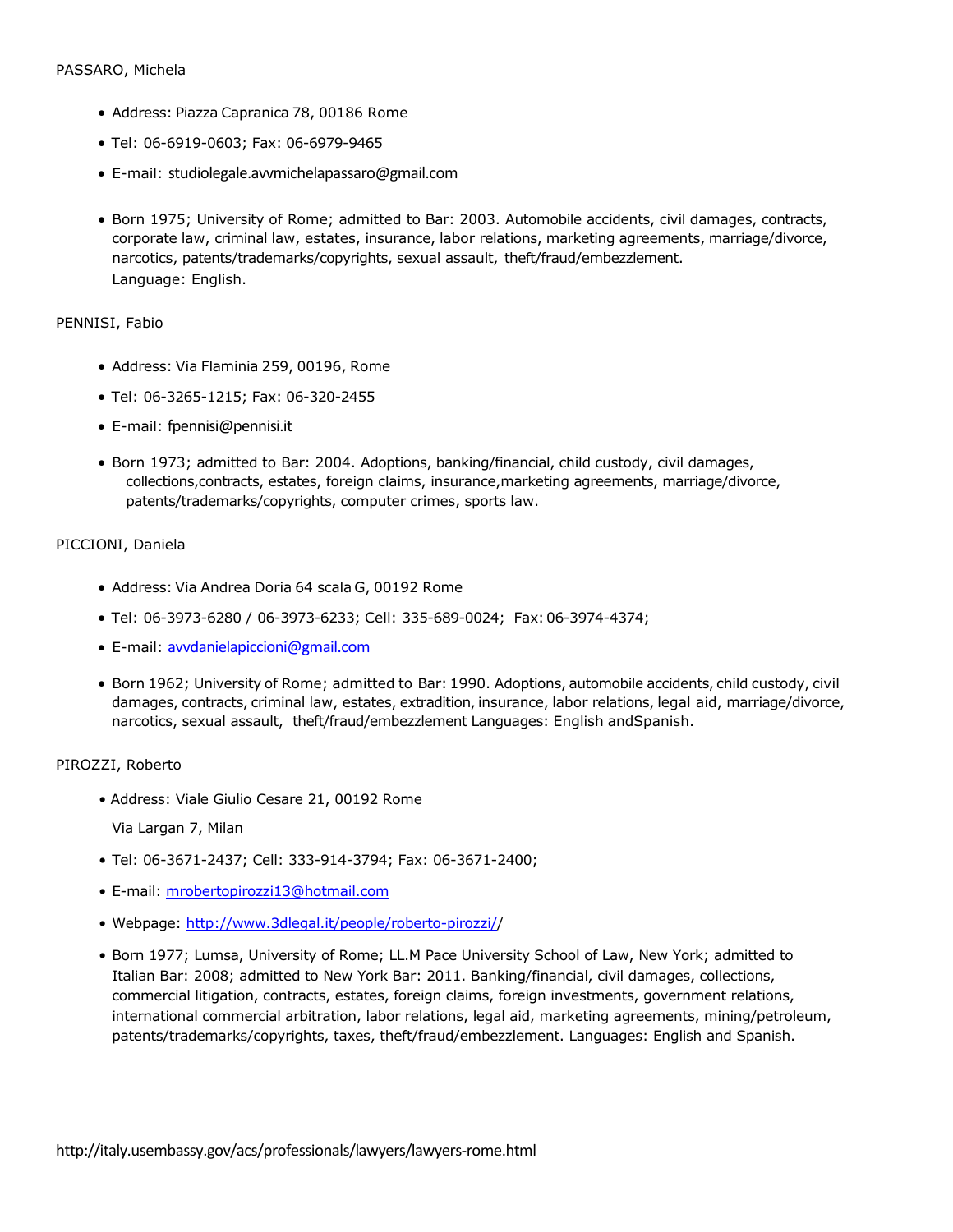## PROIETTI, Giulia

- Address: via Catone 21, 00192Rome
- Tel: 06-3973-8109; Cell: 339-820-5723
- Email: [giulia.p@proiettilawfirm.com](mailto:giulia.p@proiettilawfirm.com)
- Webpage: [www.proiettilawfirm.com](http://www.proiettilawfirm.com/)
- Born 1987; admitted to Florida Bar: 2011; admitted to Italian Bar: 2015. Civil damages, contracts, estates, marketing agreements. Languages: English andSpanish.

## RAVIDA', Fabrizio

- Address: Via Antonio Bertoloni 44/46,00197 Rome
- Tel: 06-80690224; Fax: 06-8084757
- E-mail: [fabrizio.ravida@gmail.co](mailto:fabrizio.ravida@gmail.com)m
- Born 1971; University of Rome; LL.M at Columbia University, NY; admitted to Bar: 1999. Adoptions, banking/financial, civil damages, contracts, estates, foreign investments, labor relations, marriage/divorce, patents/trademarks/copyrights. Language: English.

## REBOA, Romolo

- Address Via Flaminia 213, 00169, Rome
- Tel: 06-3222-773, 06-3222-774; Fax: 063222-775
- E-mail: [studio.legale@reboa.org](mailto:studio.legale@reboa.org)
- Born: 1956; University of ; admitted to Bar: 1982. Auto accidents, banking/financial, civil damages, collections, contracts, estates, foreign investments, insurance, labor relations, marketing agreements, marriage/divorce, patent/trademarks/copyrights, theft/fraud/embezzlement. Languages: English

#### ROSAUER, Giulio

- Address: via umbria 7, 00178 Rome
- Tel: 06-4818-321, 06-4871-242; Fax:06-4871-242
- Email: [studiolegale@rosauer.it](mailto:studiolegale@rosauer.it)
- Webpage: [www.rosauer.it](http://www.rosauer.it/)
- Born 1935; University of Rome; admitted to Bar: 1960. Automobile accidents, civil damages, collections, contracts, estates, foreign claims, labor relations, marketing agtreements, marriahe/divorce, patents/trademarks/copyrights, theft/fraud/embezzlement. Languages: English and French.

#### RUGGERI, Luca

- Address: via Pereira 249,Rome
- Tel: 06-9421-725; Fax: 06-9421-725; Cell:328-965-2210
- Email: [info@legalassistanceinitaly.com](mailto:info@legalassistanceinitaly.com)
- Webpage: [www.legalassistanceinitaly.com](http://www.legalassistanceinitaly.com/)
- Born 1981; Admitted to Bar: 2006. Adoptions, automobile accidents, child custody, civil damages, collections, contracts, estates, foreign claims, government relations, insurance, labor relations, marketing agreements, marriage/divorce, narcotics, patents/trademarks/copyright, taxes, theft/fraud/embezzlement. Langiages: English ans Spanish.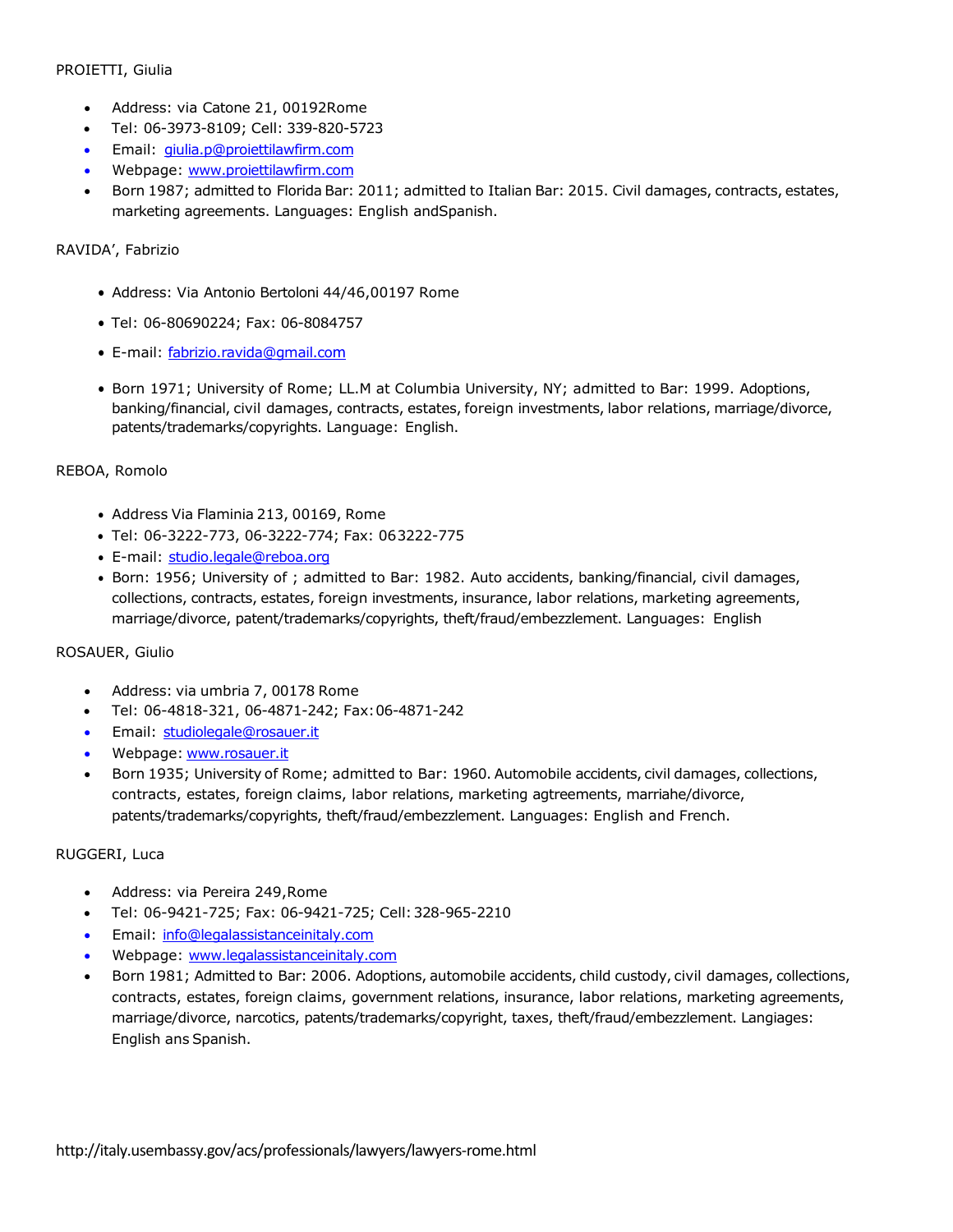#### RUSSO, Andrea

- Address: Viale Castro Pretorio 122, 00185Rome
- Tel: 06-5702-82658; Fax: 06-5702-82733; Cell: 348-602-8130
- Email: [andrea.russo@studiopirola.com](mailto:andrea.russo@studiopirola.com)
- Webpage: [www.studiopirola.com](http://www.studiopirola.com/)
- Borno 1955.Admitted to Bar: 1981. Child Custody, estates, marriage/divorce. Languages: English and spanish

#### SALATA, Aurelio

- Address: via Giovanni Nicotera 29, 00195 Rome
- Tel: 06-9023-9887; Fax: 06-4522-0540; Cell:328-409-0809
- Email: [aureliosalata@gmail.com;](mailto:aureliosalata@gmail.com) [info@studiosalata.it;](mailto:info@studiosalata.it) [aureliosalata@ordineavvocatiroma.org](mailto:aureliosalata@ordineavvocatiroma.org)
- Webpage: [www.studiosalata.it](http://www.studiosalata.it/)
- Born 1983. University of Rome. Admitted to Bar: 2014. Automobile accidents, banking/financial, civil damages, collections, contracts, estates, foreign claims, foreign investments, government relations, insurance, labor relations, marketing agreements, marriage/divorce, patents/trademarks/copyright, theft/fraud/embezzlement. Languages: English, Spanish and French

#### SALATINO, Gregorio

- Address: Via Luca Ghini 130, 00172 Rome
- Cell: 3498526086; Fax: 06-230-7092
- E-mail: [gregorio.salatino@gmail.com](mailto:gregorio.salatino@gmail.com)
- Born 1979; University of Rome; admitted to Bar: 2009. Automobile accidents, banking/financial, civil damages, collections, commercial litigation, company law, contracts, estates, foreign claims, international law, investments, government relations, insurance, marketing agreements, media law. Languages: English and German.

#### SALFA, Ashley A.

- Address: Via Faleria 17, 00183 Rome / Via Pietro della Valle 4, 00193 Rome
- Tel: 06-6813-5965; Cell: 392-620-9764; Fax: 06-7707-1877 / 06-6813-5965
- E-mail: [avvocato.salfa@gmail.com](mailto:avvocato.salfa@gmail.com)
- Born 1965; University of Rome; admitted to Bar: 2002. Automobile accidents, civil damages, contracts, estates, government relations, insurance, labor relations, marriage/divorce, narcotics, taxes. Languages: English and Spanish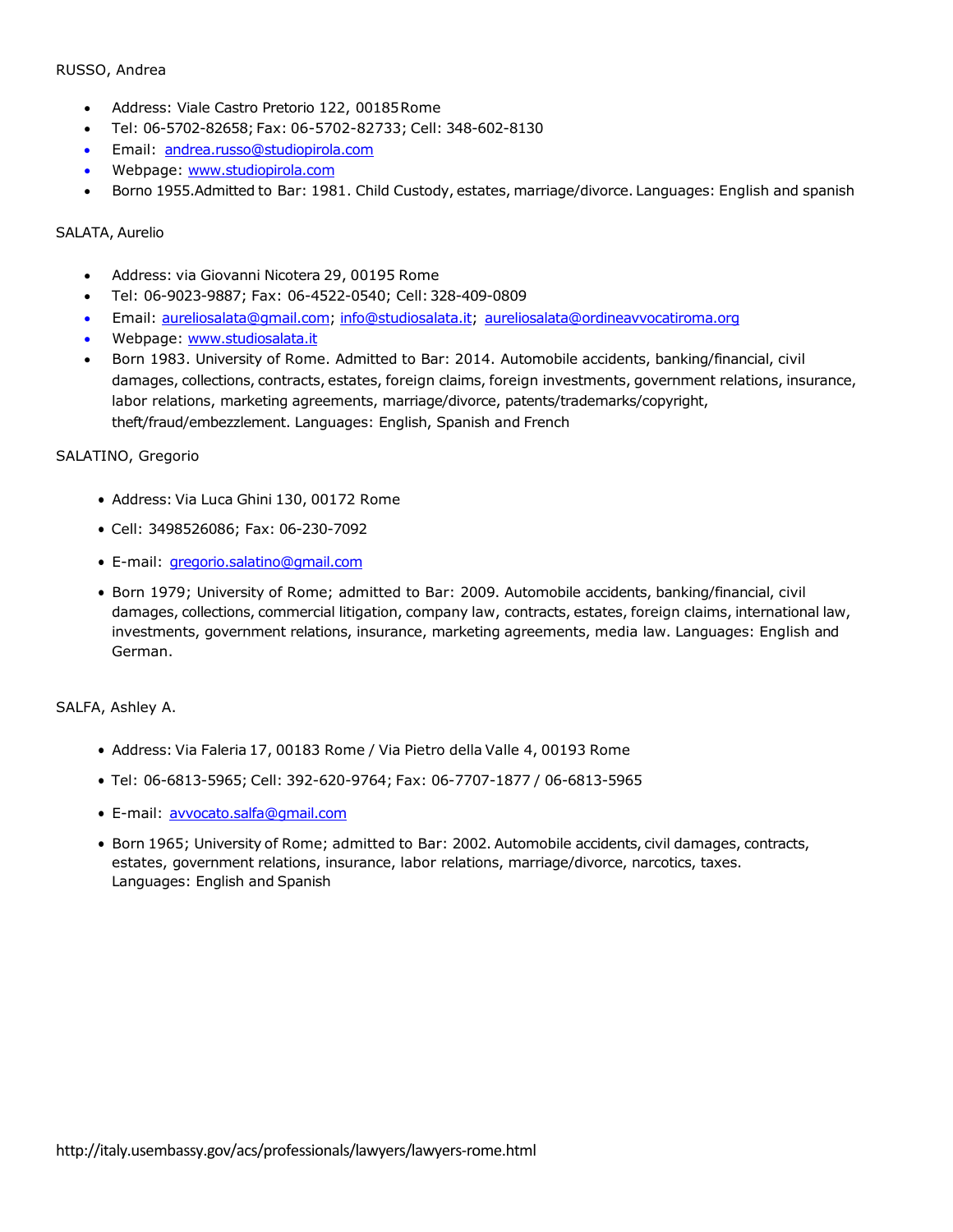#### SANTINI, Matteo

- Address: via Virginio Orsini 19, 00192 Rome
- Tel: 06-320-8106; Fax: 06-322-0940; Cell:340-694-4316
- Email: [avvocatosantini@tiscali.it](mailto:avvocatosantini@tiscali.it)
- Webpage: [www.studilegaliroma.com](http://www.studilegaliroma.com/)
- Born 1974; university of Rome, admitted to Bar: 2001. Automobile accidents, banking/financial, child custody, civil damages, collections, contracts, estates, foreign claims, foreign investments, insurance, marketing agreements, marriage/divorce, narcotics. Patents/trademarkets/copyright, theft/fraud/embezzlement. Languages: English and French.

#### SENATORE, Vincenzo

- Address: Via Appia Nuova 493, 00181 Rome
- Tel: 06-6066-0183; Cell: 349-392-4493; Fax: 06-8928-0945
- Email: [vsenatore@studiolegalegsa.it](mailto:vsenatore@studiolegalegsa.it)
- Webpage: [www.studiolegalegsa.it](http://www.studiolegalegsa.it/)
- Born 1975; University of Naples; admitted to Bar: 2005. Automobile accidents, banking/financial, civil damages, collections, contracts, corporate law, criminal law, estates, foreign claims, foreign investments, insurance, labor relations, marriage/divorce, narcotics, patents/trademarks/copyright, theft/fraud/embezzlement. Languages: English, Spanish and German.

#### SERVILI, Oscar

- Address: via Panaro 17,00187 Rome
- Tel: 06-8952-0376, Fax: 06-8952-0388, Cell:338-976-3477
- Email: [oscarservili@studiolegaleservili.com;](mailto:oscarservili@studiolegaleservili.com) [oscarservili@ordineavvocatiroma.org](mailto:oscarservili@ordineavvocatiroma.org)
- Webpage[: www.studiolegaleservili.com](http://www.studiolegaleservili.com/)
- Born 1975. University of Rome. Admitted to Bar: 2011. Adoptions, automobile accidents, banking/financial, civil damages, collections, contracts, estates, insurance, labor relations, marketing agreements, marriage/divorce, patents/trademarks/copyright, taxes, theft/fraud/embezzlement. Language: English.

#### STIEFEL, Michael Louis

- Address: Via Fasana 21, 00195 Rome
- Tel: 06-6452-0925; Fax: 06-6452-0926
- E-mail: [m.stiefel@slss.it](mailto:m.stiefel@slss.it)
- Webpage: [www.slss.it](http://www.slss.it/)
- Born 1966; University of Rome; admitted to Bar: 2005. Administrative and regulatory law, administrative litigation, automobile accidents, business law, child custody, civil damages, collections, contracts, corporate law, estates, foreign claims, insurance, Italian citizenship, Italian immigration, labor relations, marketing agreements, marriage/divorce, patents/trademarks/copyrights, taxes. Languages: English and Russian.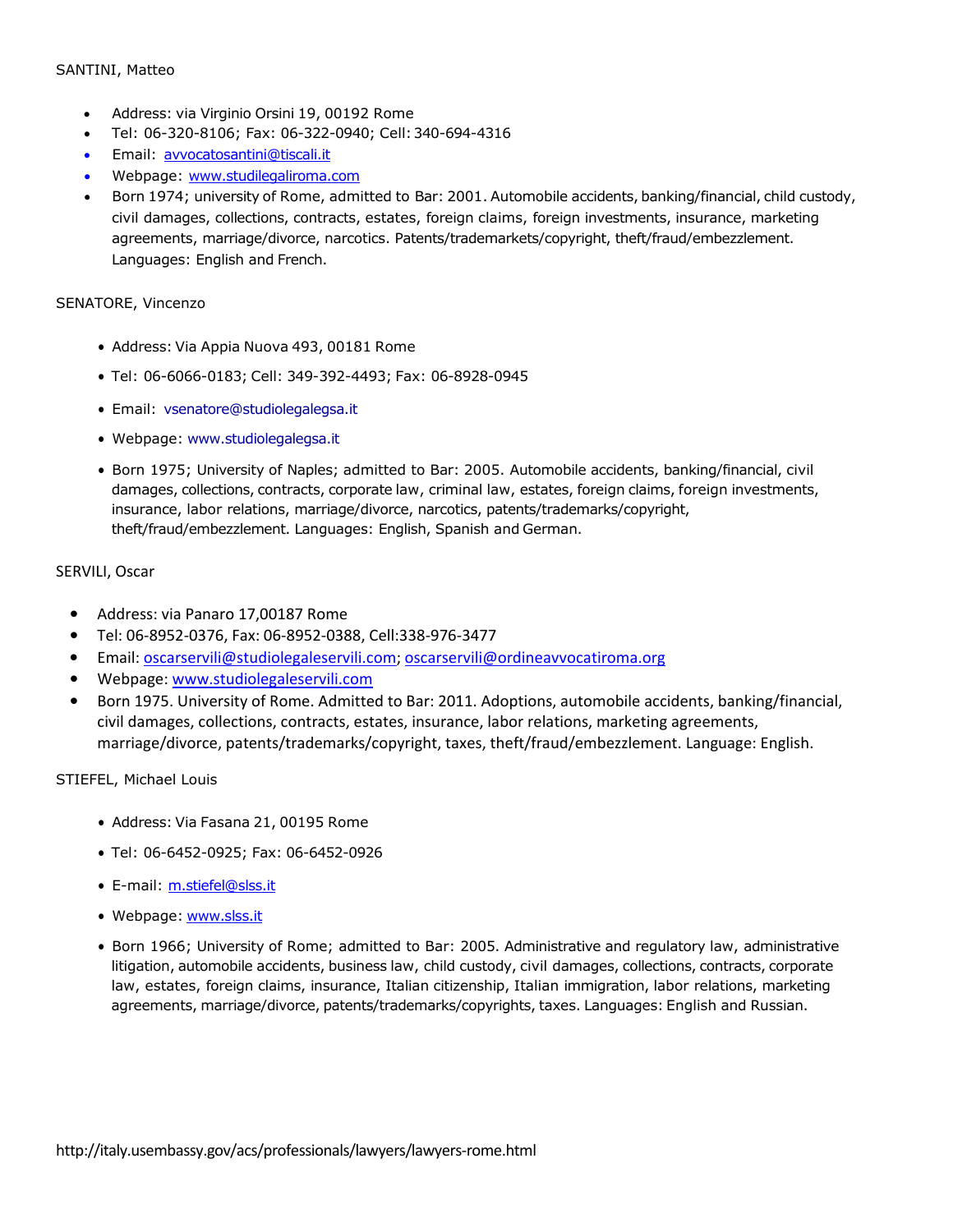## TONACHELLA, Stefano

- Address: Piazza Caduti di via Fani 49/a, 03100 Frosinone
- Tel: 0775-852-187; Fax: 0775-852-187; Cell:320-463-2509
- Email: [studiotonachella@yahoo.it](mailto:studiotonachella@yahoo.it)
- Born 1975; University of Rome; admitted to Bar: 2004. Adoptions, automobile accidents, banking/financial, civil damages, contracts, estates, foreign investments, insurance, labor relations, marketing agreements, marriage/divorce, minig/petroleum, narcotics, patents/trademarks/copyright, taxes, theft/fraud/embezzlement. Language: English

#### TORRISI, Laura

- Address: Piazza Santi apostolic 66, 00187 Rome
- Tel: 06-6821-0067; Cell: 335-664-6458; Fax:178-2208-45506
- Email: [lauratorrisi@hotmail.co](mailto:lauratorrisi@hotmail.com)m
- Webpage: [www.studiozunarelli.com/avv-laura-torrisi](http://www.studiozunarelli.com/avv-laura-torrisi)
- Born 1967; University of Rome; admitted to Bar: 2007. Automobile accidents, child custody, civil damages, collections, contracts, estates, foreign claims, foreign investments, insurance, labor relations, legal aid, marketing agreements, marriage/divorce. Languages: English and French.

#### VALENTI, Ernesto Gregorio

- Address: Via Eleonora Duse 35, 00197 Rome
- Tel: 06-809-1471; Cell: 335-595-4191 ; Fax: 06-8091-47261
- E-mail: [egv@studiovassalli.it](mailto:egv@studiovassalli.it)
- Webpage: [www.studiovassalli.it](http://www.studiovassalli.it/)
- Born 1966; University of Macerata; JD at the Washington College of Law, Washington DC; admitted to Italian Bar: 1996; admitted to New York Bar: 1994. Adoptions, automobile accidents, banking/financial, child custody, civil damages, collections, contracts, criminal law, estates, foreign claims, foreign investments, government relations, insurance, labor relations, legal aid, marriage/divorce, mining/petroleum, narcotics, theft/fraud/embezzlement. Languages: English, French and German.

#### VASI, Giorgio

- Address: Via Sardegna 29, 00187 Rome
- Tel: 06-482-1900; Cell: 339-464-7838; Fax: 06-482-1861
- E-mail: [studiolegalevasierossi@gmail.com;](mailto:studiolegalevasierossi@gmail.com) [giorgiovasi@ordinedegliavvocatiroma.org](mailto:studiolegalevasierossi@gmail.com)[;](mailto:gvasi@internationalfamilylawitaly.com) [gvasi@internationalfamilylawitaly.com](mailto:gvasi@internationalfamilylawitaly.com)
- Webpage: www/jusdem.i[twww.internationalfamilylawitaly.com;](http://www.internationalfamilylawitaly.com/)
- Born 1949; University of Rome; admitted to Bar: 1977. Adoptions, automobile accidents, banking/financial, child custody, civil damages, collections, contracts, criminal law, estates, foreign claims, insurance, labor relations, legal aid, marketing agreements, marriage/divorce, narcotics, patents/trademarks/copyrights. Language: English, French and Spanish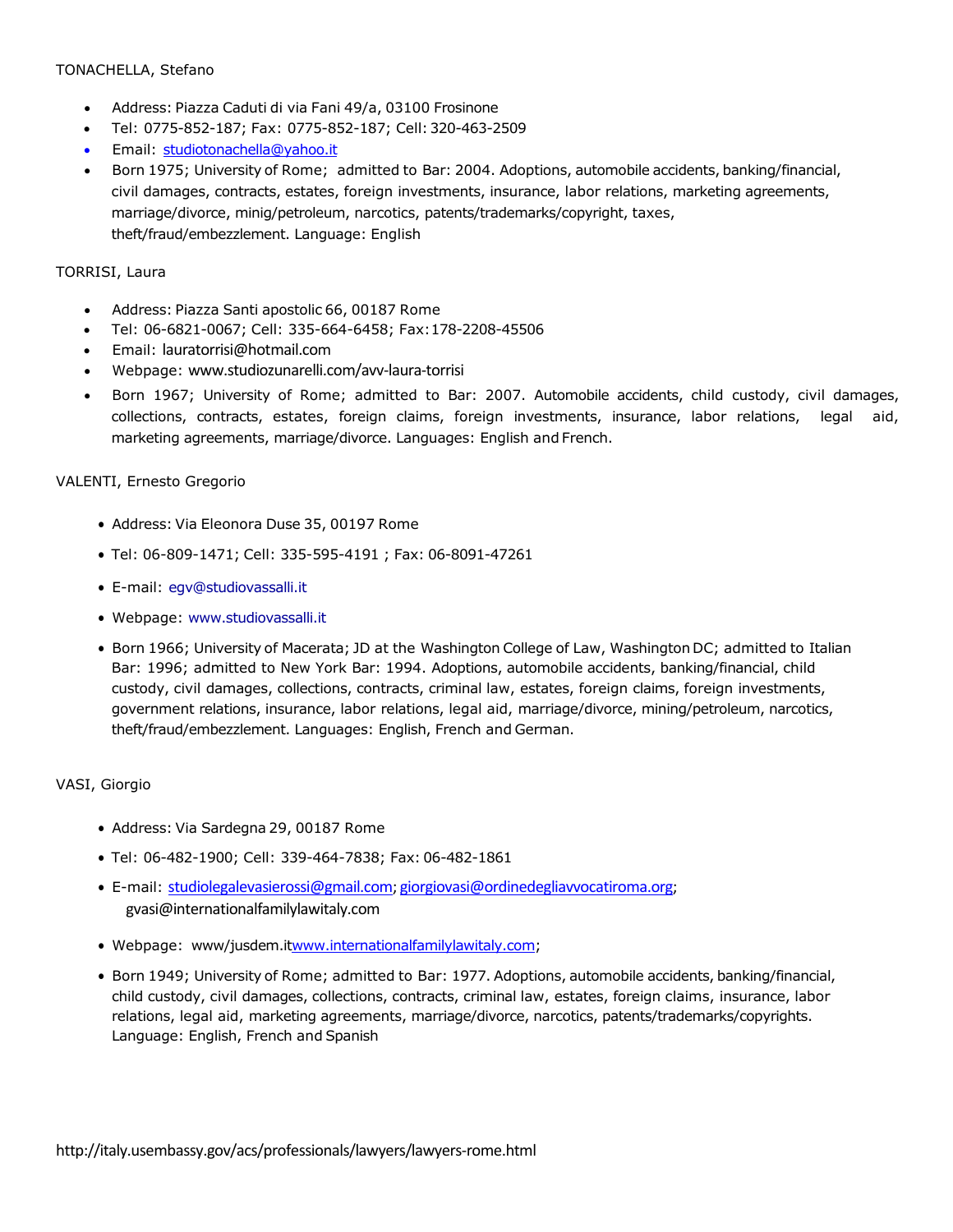#### VESPASIANI, Camillo

- Address: Via Antonio Bosio 2, 00161 Rome
- Tel: 06-689-3321; Fax: 06-5656-2683
- Email: [rome@sqlawoffices.com](mailto:rome@sqlawoffices.com)
- Webpage: [www.sqlawoffices.com](http://www.sqlawoffices.com/)
- Born 1981. University of Rome. Admitted to Bar: 2011. Civil damages, collections, contracts, estates, foreign claims, insurance, marketing agreements, marriage/divorce, patents/trademarks/copyrights, taxes. Languages: English, French and Spanish.

## ZACCAGNINI, Carlo

- Address: Via Giuseppe Zanardelli 23, 00186 Rome
- Tel: 06-6880-3339; Cell: 329-464-7551; Fax: 06-6830-8636
- E-mail: [carlo@czsl.it](mailto:carlo@czsl.it)
- Webpage: [http://www.carlozaccagnini.it](http://www.carlozaccagnini.it/)
- Born 1971; University of Rome; admitted to Bar: 2002. Automobile accidents, banking/financial, contracts, criminal law, estates, foreign claims, foreign investments, government relations, insurance, labor relations, legal aid, marketing agreements, narcotics, patents/trademarks/copyrights, taxes, theft/fraud/embezzlement. Languages: English andFrench.

## ZAGAMI, Paolo

- Address: Via Cola di Rienzo 217, 00192 Rome
- Tel: 06-575-0937; Cell: 339-755-4723; Fax: 06-575-0937
- E-mail: [pzagami@zagamilaw.com](mailto:pzagami@zagamilaw.com)
- Webpage: [www.zagamilaw.com](http://www.zagamilaw.com/)
- Born 1977; LUISS University of Rome; LL.M at New York Law School: admitted to Bar: 2004. Administrative law, adoptions, banking/financial, civil damages, collections, corporate law, contracts, commercial law, company law, criminal law, estates, foreign claims, foreign investments, government relations, immigration, inheritance and last will testament, insurance, labor relations, legal aid, litigation, marketing agreements, marriage/divorce, patents/trademarks/copyrights, sport law, taxes, theft/fraud/embezzlement. Languages: English and Spanish.

#### ZAMA, Jessica Georgia

- Address: Piazza del Popolo 18, 00187 Rome
- Tel: 06-3671-2404; Fax: 06-3671-2400; Cell:333-218-8345
- Email: [j.zama@oliverpartners.it](mailto:j.zama@oliverpartners.it)
- Webpage: [www.oliverpartners.it](http://www.oliverpartners.it/)
- Born 1984. University of Durham. Admitted to UK Bar: 2009. Admitted to Italian Bar: 2012. Automobile accidents, child custody, civil damages, collections, contracts, esates, foreign claims, foreign investments, government relations, insurance, marriage/divorce. Language: English.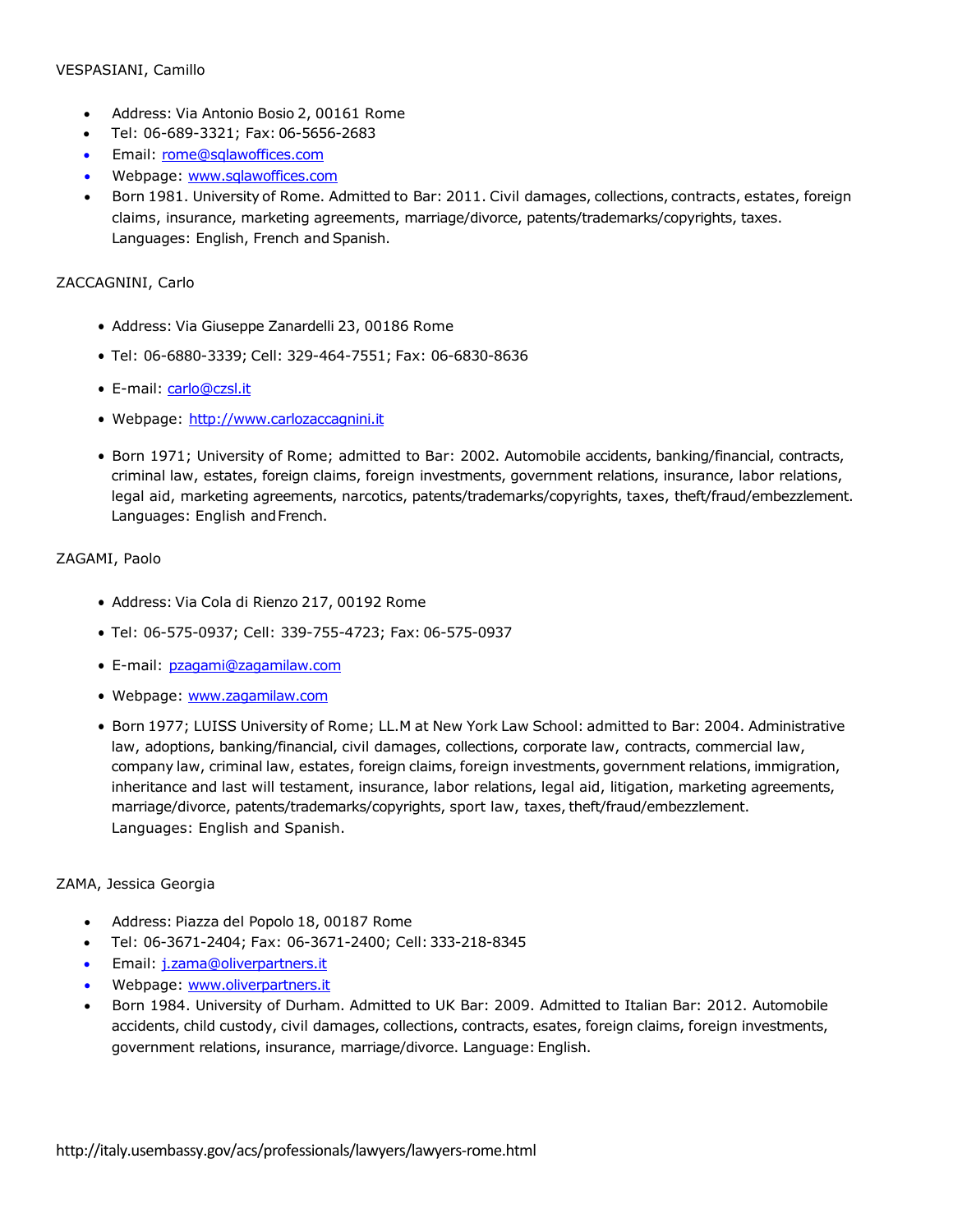ZETTERA, Piergiorgio

- Address: Via Oderisi da Gubbio 18, 00146 Rome / Via del Babuino 18, 00186 Rome
- Tel: 06-1267-5601; Fax: 06-4567-5630; Cell:338-734-4268
- E-mail: [pierg\\_zettera@hotmail.co](mailto:pierg_zettera@hotmail.com)m [/](mailto:pierg_zettera@hotmail.com) [piergiorgio.zettera@roedl](mailto:piergiorgio.zettera@roedl.it).it
- Born 1977; University of Rome; LL.M at Loyola Law School, CA; admitted to Bar: 2005. Banking/financial, contracts, corporate law estates, foreign claims, foreign investments, marketing agreements, mining/petroleum, patents/trademarks/copyrights, taxes. Languages: English, French,German.

#### ZUCCONI GALLI FONSECA, Giuseppe

- Address: Via G. Bazzoni 1, 00195 Rome
- Tel: 06-3735-2259; Fax: 06-3751-2259; Cell: 338-211-3045
- Email: [giuseppe.zucconi@gmail.com](mailto:giuseppe.zucconi@gmail.com)
- Webpage: [www.zucconigallifonseca.it](http://www.zucconigallifonseca.it/)
- Born 1981; admitted to Bar: 2011. Automobile accidents, banking/financial, child custody, civil damages, collections, contracts, criminal law, estates, foreign claims, foreign investments, government relations, insurance, legal aid, marketing agreements, mining/petroleum, narcotics, patents/trademarks/copyright, theft/fraud/embezzlement. Languages: English, French and German.

#### **NOTARIES**

#### CANTAMAGLIA, Flaminia

- Address: Via dei Cestari 34, 00186 Rome
- Tel: 06-6830-8951; Fax: 06-6830-8953
- Email: [fcantamaglia@notariato.i](mailto:fcantamaglia@notariato.it)t
- Webpage: [www.notaiocantamaglia.com](http://www.notaiocantamaglia.com/)

## PROIETTI, Giulia

- Address: Via Catone 21, 00192 Rome
- Tel: 06-3973-8109; Cell: 339-820-5723
- Email: [giulia.p@proiettilawfirm.com](mailto:giulia.p@proiettilawfirm.com)
- Webpage: [www.proiettilawfirm.com](http://www.proiettilawfirm.com/)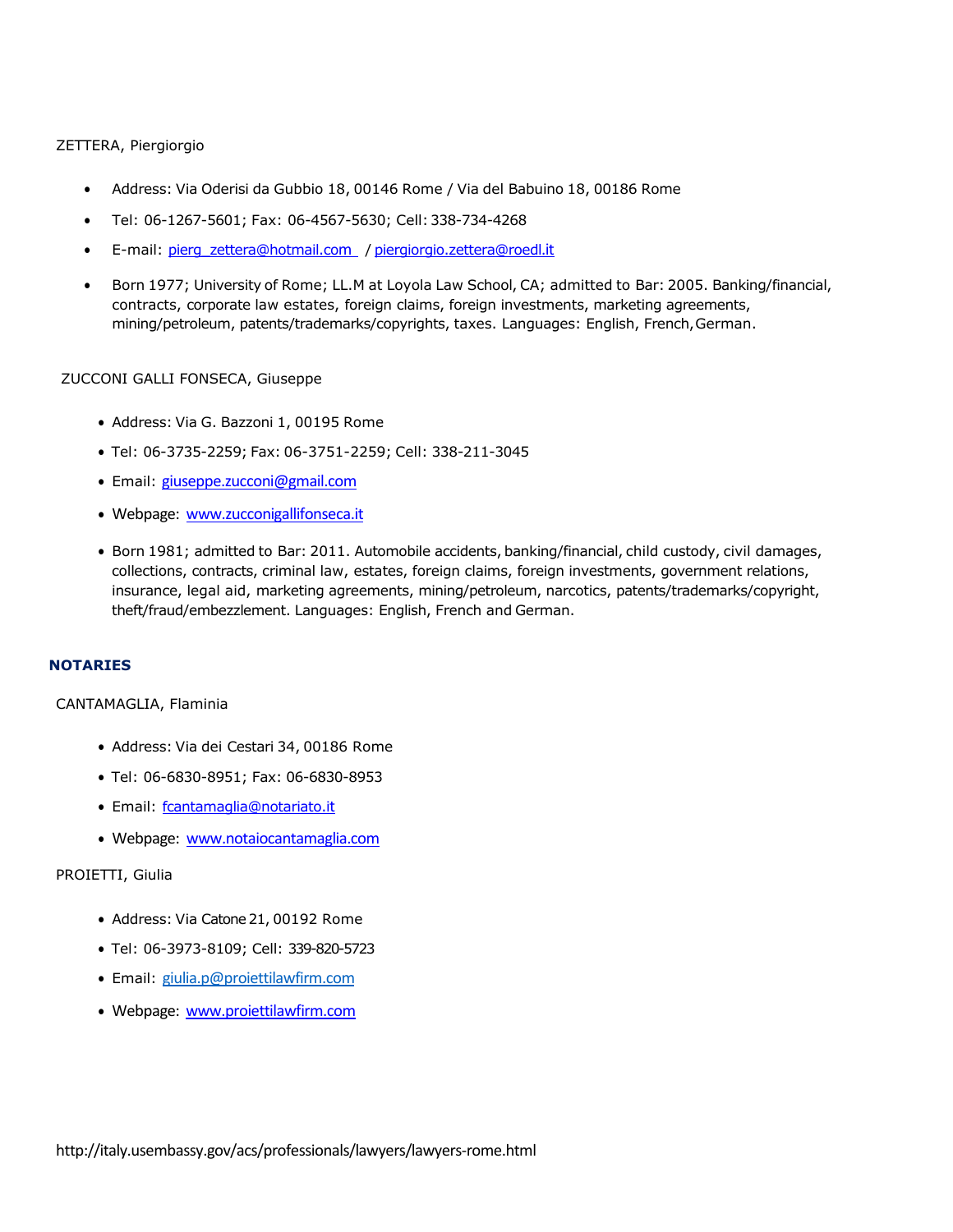#### **REGION OF ABRUZZO**

#### PALMESE, Lorenzo

- Address: Via Milite Ignoto 39, 65123 Pescara
- Tel: 085-219-4401; Fax: 085-219-4401.
- E-mail: [legalepalmese@gmail.com](mailto:legalepalmese@gmail.com)
- Born 1977; University of Teramo; LL.M at University of Bologna; admitted to Bar: 2008. Automobile accidents, banking/financial, civil damages, collections, commercial, contracts, corporate, estates, foreign claims, foreign investment, insolvency, insurance, labor relations, legal aid, marketing agreements, marriage/divorce, mining/petroleum, patents/trademarks/copyrights, taxes. Language: English.

#### **REGION OF MARCHE**

#### ALBANESI, Andrea

- Address: Viale Giuseppe Speranza 175, 63900,Fermo
- Tel: 0734-623-039; Fax: 0734-623-039; Cell:338-543-5863
- E-mail: [info@studioalbanesi.org](mailto:info@studioalbanesi.org)
- Webpage: [www.studioalbanesi.org](http://www.studioalbanesi.org/)
- Born 1966; admitted to Bar: 1995. Automobile accidents, narcotics, theft, fraud, embezzlement.

#### SPICER, Nathan G.

- Address: Via Mameli 72,61100 Pesaro
- Tel: 0721-21861; Cell: 348-051-4779; Fax:0721-268718
- E-mail: [avvocato.spicer@gmail.com](mailto:avvocato.spicer@gmail.com)
- Born 1957; University of Florence; admitted to Bar: 1993. Adoption, Administrative law, automobile accidents, banking/financial, child custody, civil damages, collections, contracts, criminal law, estates, foreign claims, foreign investments, government relations, insurance, labor relations, legal aid, marketing agreements, marriage/divorce, mining/petroleum, narcotics, patents/trademarks/copyright, taxes, theft/fraud/embezzlement. Language: English.

#### PUCCIARELLI, Fabio

- Address: Via Migliorati 7, 63857 Amandola (Fermo)
- Tel: 0736-847-692; Cell: 333-204-5500; Fax:0736-847-692
- Email: [studiolegalepucciarelli@yahoo.it](mailto:studiolegalepucciarelli@yahoo.it) or [info@domuslex.com](mailto:info@domuslex.com)
- Webpage: [www.studiolegalemarche.com](http://www.studiolegalemarche.com/) or[www.domuslex.com](http://www.domuslex.com/)
- Born 1968; Luiss University of Rome; admitted to Bar: 1999. Adoptions, banking/financial, child custody, civil damages, collections, contracts, estates, insurance, Italian immigration labor relations, last will and testament, legal aid, marketing agreements, marriage/divorce, patents/trademarks/copyrights, theft/fraud/embezzlement. Languages: English, French and limited German.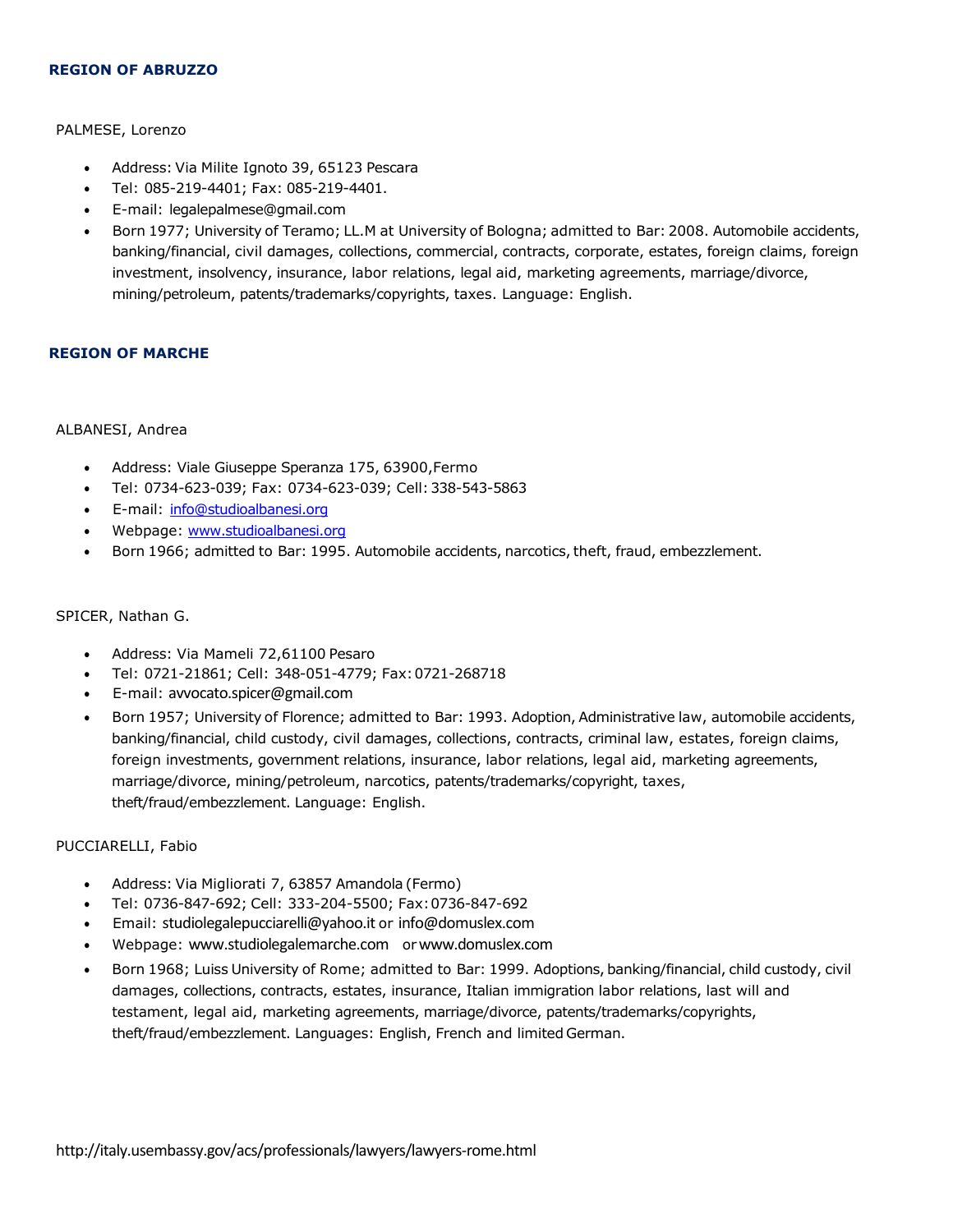#### **REGION OF SARDEGNA**

#### GALLUS, Maria Giulia

- Address: via Cugia 35, 09129 Cagliari
- Tel: 070-307-340; Fax: 070-300-285; Cell:348-474-7018
- Email: [giuliagallus@tiscali.it](mailto:giuliagallus@tiscali.it)
- Born 1950. University of Cagliari; admitted to Bar: 1999. Adoptions, autobile accidents, child custodu, civil damages, collections, contracts, estates, insurance, labor relations, marriage/divorce, narcotics, theft/fraud/embezzlement. Language: English.

#### GALLUS, Givanni Battista

- Address: via Cstelvi 9, 09129Cagliari
- Tel: 070-796-6538, 070-307-340; Fax: 070-204-1360; Cell: 348-650-4621
- Email: [gallus@array.eu](mailto:gallus@array.eu)
- Webpage[:www.array.eu](http://www.array.eu/)
- Born 1968; admitted to Bar: 1996. Automobile accidents, civil damages, contracts, foreign claims, government relations, marketing agreements, marriage/divorce, narcotics, patenst/trademarks/copyright, theft/fraud/embezzlement. Languages: English, French and Spanish.

#### LOCHE, Maurizio

- Address: Viale La Plaia 7, 09123 Cagliari
- Tel: 070-663-222; Fax: 070-640-6641; Cell:347-075-9131
- E-mail: [loche@lochelawfirm.com](mailto:loche@lochelawfirm.com)
- Webpage: [www.lochelawfirm.com](http://www.lochelawfirm.com/)
- Born in 1960; University of Cagliari; admitted to Bar: 1988. Automobile accidents, banking/financial, civil damages, collections, contracts, criminal law, estates, foreign claims, foreign investments, government relations, insurance, labor relations, marketing agreements, marriage/divorce, mining/petroleum, patents/trademarks/copyrights. Languages: English and French.

#### NIEDDU, Nicola

- Address: Via Pascoli 5, 07041 Alghero, Sassari
- Tel: 079-910-1451; Cell:347-943-4693; Fax: 178-270-0467
- E-mail: [avv.nicolanieddu@tiscali.it](mailto:avv.nicolanieddu@tiscali.it)
- Born in 1971; University of Sassari; admitted to Bar: 2004. Adoptions, automobile accidents, banking/financial, child custody, civil damages, collections, contracts, criminal law, estates, insurance, international law , legal aid, marriage/divorce, taxes. Languages: English, French and Spanish.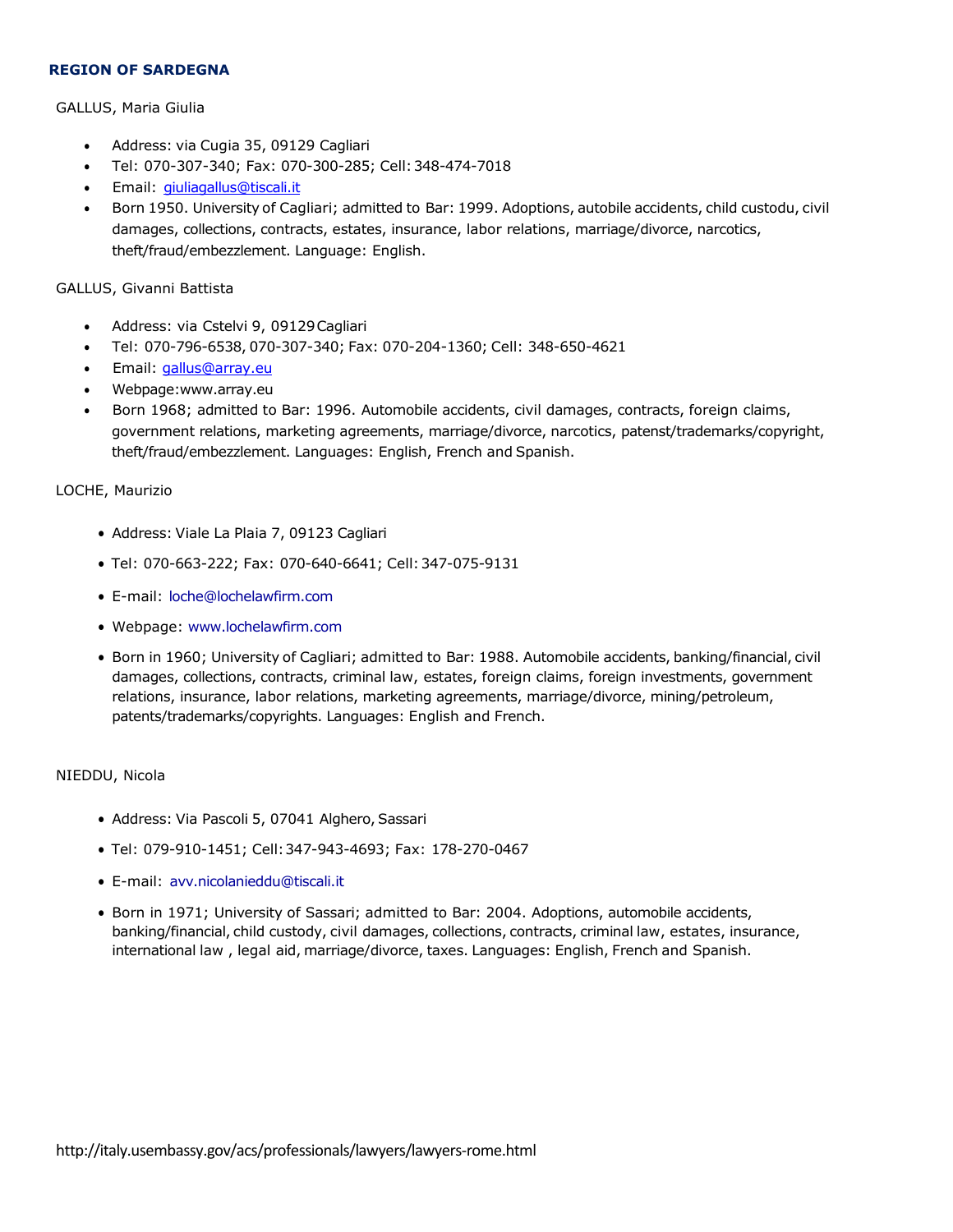#### **REGION OF UMBRIA**

#### BELLINI, Antonio

- Address: Via Fiume 17, 06121Perugia
- Tel: 075-573-4181; Fax: 075-573-4770; Cell: 348-511-0662
- E-mail: [bellinilegal@gmail.co](mailto:bellinilegal@gmail.com)m
- Webpage: [www.bellinilegal.com](http://www.bellinilegal.com/)
- Born 1958; University of Perugia; post graduate at the University of Camerino Civil Law School; LL.M at University of California, Davis; admitted to Bar: 1984. Automobile accidents, banking/financial, civil damages, collections, contracts, corporate and company law, estates, foreign claims, insurance, internet laws, labor relations, marketing agreements, marriage/divorce, negotiation, patents/trademarks/copyright, probate and succession law, taxes, theft/fraud/embezzlement . Languages: Languages: English and French.

#### BIANCHINI, Filippo

- Address: Via Bontempi 1, 06122 Perugia
- Tel: 075-572-3243; Fax: 075-572-8372; Cell: 349-286-4103
- E-mail: [filippo.bianchini@tiscali.i](mailto:filippo.bianchini@tiscali.it)t / [filippo.bianchini@avvocatiperugiapec.it](mailto:filippo.bianchini@avvocatiperugiapec.it)
- Born 1976; University of Perugia; admitted to Bar: 2006. Adoptions, automobile accidents, banking/financial, child custody, civil damages, collections, contracts, Criminal law, estates, foreign claims, government relations, insurance, legal aid, marriage/divorce, narcotics, patents/trademarks/copyright, taxes, theft/fraud/embezzlement. Language: English.

#### NAPOLETTI, Emiliano

- Address: Via Ercole Barbarasa 23, 05100 Terni
- Tel: 0744-58216; Cell: 347-632-3797; Fax: 0744-58216
- Email: [studiolegalenapoletti@virgilio.i](mailto:studiolegalenapoletti@virgilio.it)t
- Webpage: [www.studiolegalenapoletti.it](http://www.studiolegalenapoletti.it/)
- Born 1970; Luiss University of Rome; admitted to Bar:2000 . Automobile accidents, banking/financial, civil damages, collections, contracts, criminal law, estates, foreign claims, foreign investments, insurance, labor relations, legal aid, marketing agreements, marriage/divorce, narcotics, patents/trademarks/copyrights, theft/fraud/embezzlement. Language: English.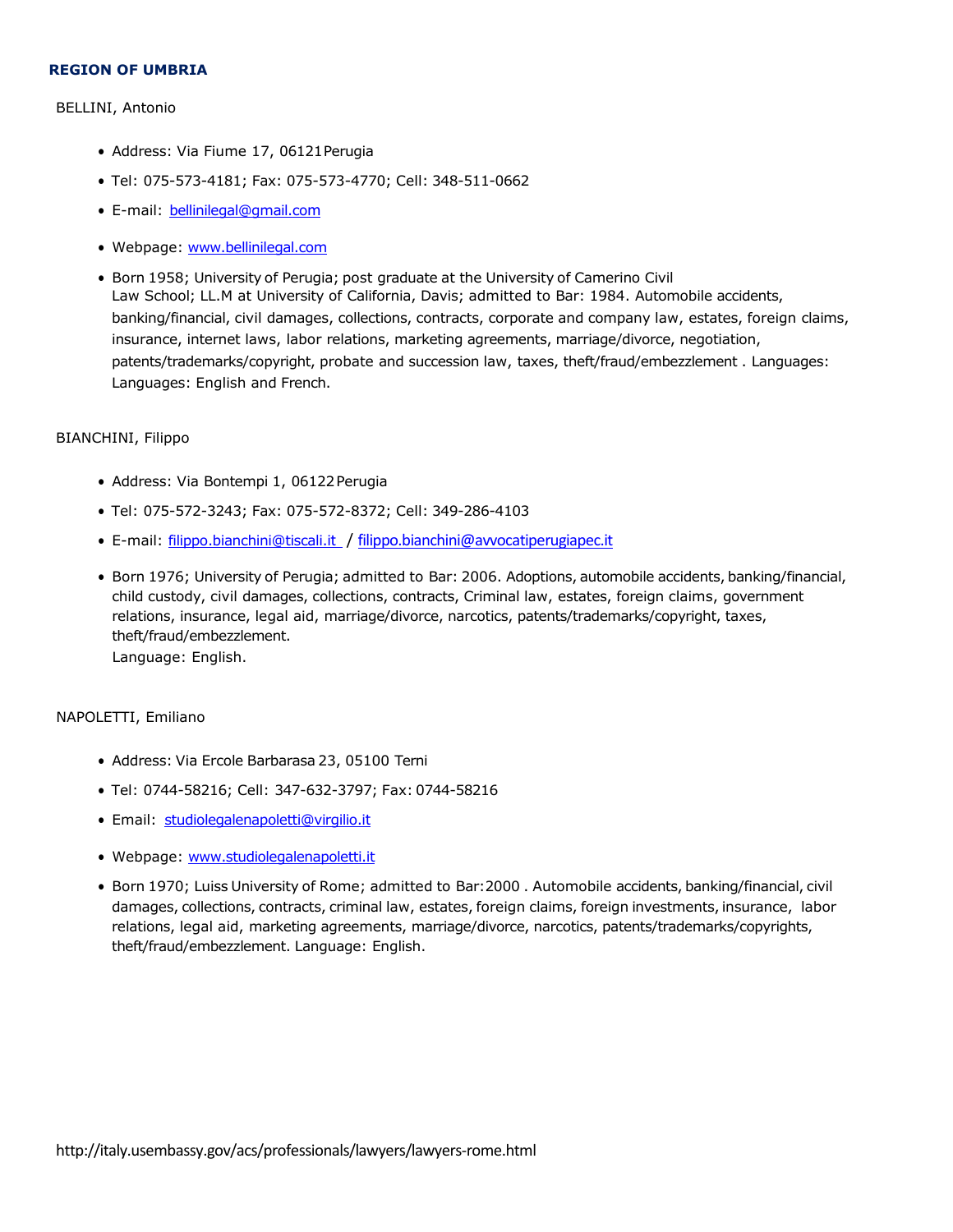## **AMERICAN ATTORNEYS IN THE ROME CONSULAR DISTRICT**

The following lawyers are licensed American attorneys acting in the capacity of legal advisors on American law. They are not permitted to represent clients in Italian courts or act as advisors on Italian law. The Embassy assumes no responsibility for the professional ability or integrity of the persons or firms whose names appear on this list. The names listed are arranged alphabetically and the order in which they appear has no other significance.

CARROLL, Donald J.

- Address: Viale Castro Pretorio 122, 00185Rome
- Tel: 06-570-281; Fax: 06-5702-82733
- E-mail: [donald.carroll@studiopirola.com](mailto:donald.carroll@studiopirola.com)
- Webpage: [www.pirolapennutozei.it](http://www.pirolapennutozei.it/)
- Born 1947; University of Michigan; JD at Franklin Pierce Law Center, NH; admitted to Rhode Island Bar: 1982. Banking/financial, citizenship, contracts, estates, foreign claims, foreign investments, taxes. Language: English.

#### MARCIASINI, Christine

- Address: Viale Castro Pretorio 122, 00185Rome
- Tel: 06-570-281; Fax: 06-5702-82733
- Email [christine.marciasini@studiopirola.com](mailto:christine.marciasini@studiopirola.com)
- Born 1962; University of Pacific, CA; JD at University of California; admitted to California Bar: 1990. Banking/financial, citizenship, contracts, estates, foreign claims, foreign investments, taxes, theft/fraud/embezzlement. Language: English.

#### MIKLOS ANTENONE, Danielle

- Address: Via Sardegna 29, 00187 Rome
- Tel: 06-5432-123; Fax: 06-3671-2400 +1-888-426-1004
- Email: [dmiklos@internationalfamilylawitaly.com](mailto:dmiklos@internationalfamilylawitaly.com)
- Born 1980; New York University; admitted to New York Bar: 2010. Adoptions, child custody, civil damages, estates, foreign claims, foregign investments, geovernment relations, labor relations, marriage/divorce, Haugue convention, international child abduction, last will and testament. Languages: English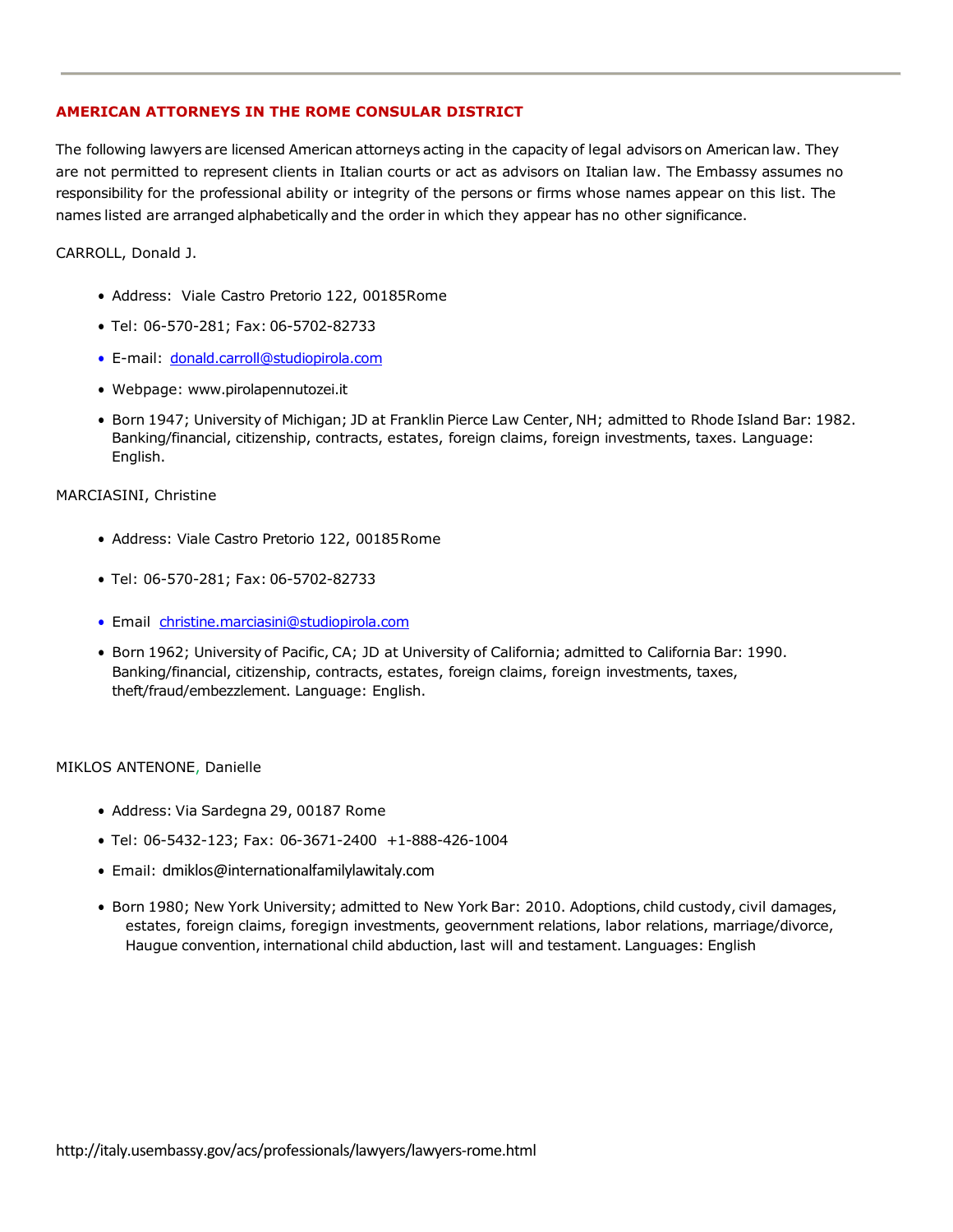#### MONTEFUSCO, Nicoletta

- Address: Corso Rinascimento 11, 00186 Rome
- Tel: 06-6931-6411; Fax: 06-06-6931-6411; Cell: 334-959-9813
- Email: [nicoletta.montefusco@gmail.com](mailto:nicoletta.montefusco@gmail.com)
- Born 1974; University of Utah; JD at University of Maine; admitted to Utah Bar: 2004; admitted to California Bar: 2006. Criminal law, foreign claims, government relations, human rights, international law, Italian and U.S. citizenship, Italian and U.S. immigration, narcotics, theft/fraud/embezzlement. Language: English.

#### PIROZZI, Roberto

- Address: Piazza del Popolo 18, 00187 Rome
- Tel: 06-3671-2437; Cell: 333-914-3794; Fax: 06-3671-2400;
- E-mail: [robertopirozzi13@hotmail.com](mailto:robertopirozzi13@hotmail.com) / [rpirozzi@dandria.com](mailto:rpirozzi@dandria.com)
- Born 1977; Lumsa, University of Rome; LL.M Pace University School of Law, New York; admitted to Italian Bar: 2008; admitted to New York Bar: 2011. Banking/financial, civil damages, collections, commercial litigation, contracts, estates, foreign claims, foreign investments, government relations, international commercial arbitration, labor relations, legal aid, marketing agreements, mining/petroleum, patents/trademarks/copyrights, taxes, theft/fraud/embezzlement. Languages: English and Spanish.

#### PROIETTI, Giulia

- Address: via Catone 21, 00192Rome
- Tel: 06-3973-8109; Cell: 339-820-5723
- Email: [giulia.p@proiettilawfirm.com](mailto:giulia.p@proiettilawfirm.com)
- Webpage: [www.proiettilawfirm.com](http://www.proiettilawfirm.com/)
- Born 1987; admitted to Florida Bar: 2011; admitted to Italian Bar: 2015. Civil damages, contracts, estates, marketing agreements. Languages: English andSpanish.

#### ROCCO, Diana

- Address: via Catone 29, 00192Rome
- Tel: 06-3107-5760; Cell: 393-404-0398
- Email: [diana.rocco@gmail.com](mailto:diana.rocco@gmail.com)
- Born 1978; university of Boston, JD from Cardozo Law School; admitted to New York Bar: 2007. Contracts, foreign investments, labor relations, Taxes. Languages: English and French